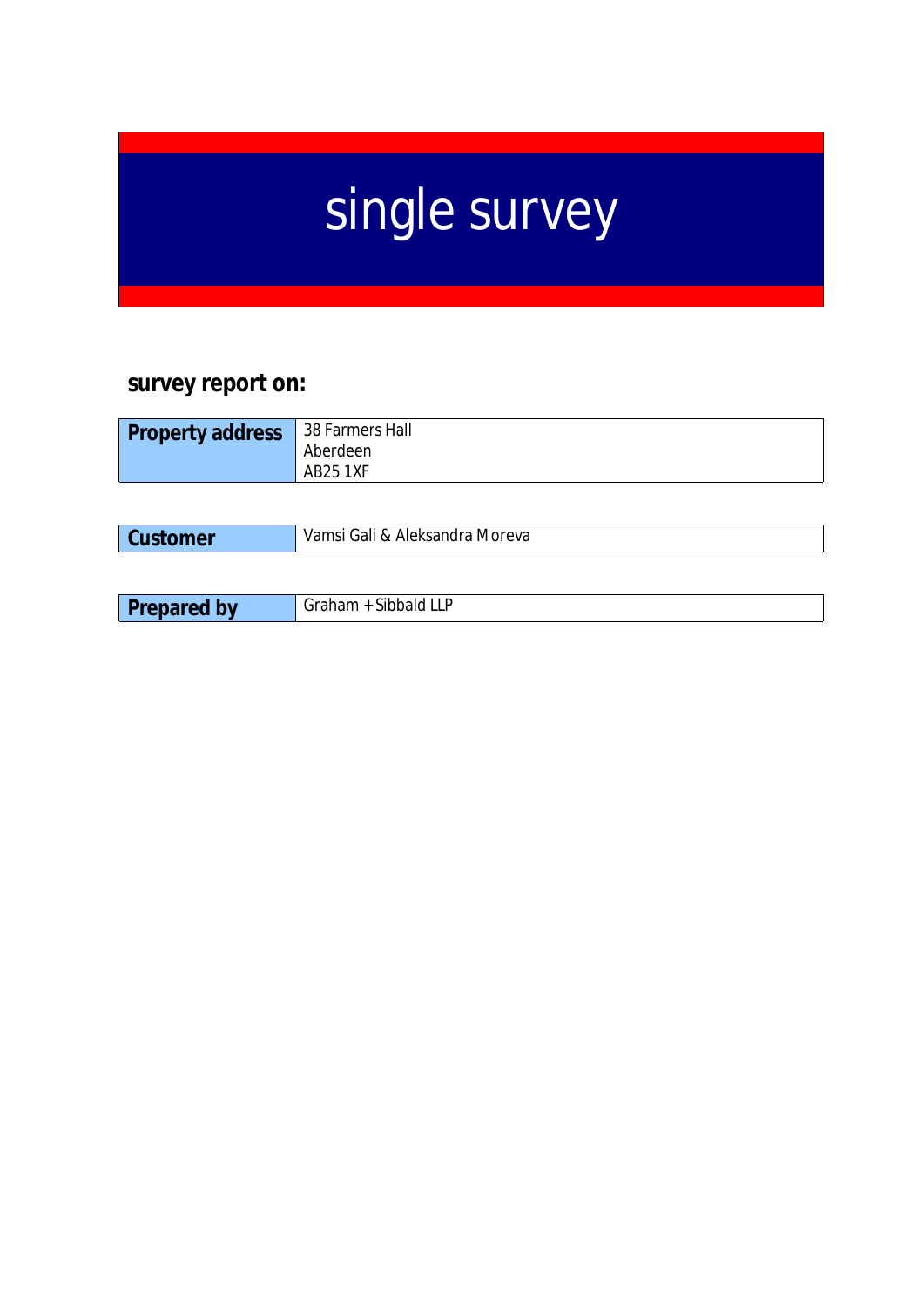# 1. Information and scope of inspection

This section tells you about the type, accommodation, neighbourhood, age and construction of the property. It also tells you about the extent of the inspection and highlights anything that the surveyor could not inspect.

All references to visual inspection refer to an inspection from within the property without moving any obstructions and externally from ground level within the site and adjoining public areas. Any referencesto left or right in a description of the exterior of the property refer to the view of someone standing facing that part of the property from the outside.

The inspection is carried out without causing damage to the building or its contents and without endangering the occupiers or the surveyor. Heavy furniture, stored items and insulation are not moved. Unless identified in the report the surveyor will assume that no harmful or hazardous materials or techniques have been used in the construction. The presence or possible consequences of any site contamination will not be researched.

Services such as TV/cable connection, internet connection, swimming pools and other leisure facilities etc. will not be inspected or reported on.

| <b>Description</b> | Purpose built third/top floor flat in a four storey mid terraced corner |
|--------------------|-------------------------------------------------------------------------|
|                    | block containing 12 separate flats.                                     |

| Accommodation | THIRD/TOP FLOOR: Entrance Vestibule; Hall; Living Room leading to l |
|---------------|---------------------------------------------------------------------|
|               | Kitchen; Bedroom One; Bedroom Two; Bathroom.                        |

| Gross internal floor area (m <sup>2</sup> )<br>59 or thereby |  |
|--------------------------------------------------------------|--|

| Neighbourhood and location | The property is located a short distance north of Aberdeen city centre |
|----------------------------|------------------------------------------------------------------------|
|                            | and forms part of an established relatively modern flatted             |
|                            | development where surrounding properties generally comprise flats of   |
|                            | varying age and type. A good range of facilities and amenities can be  |
|                            | found within reasonable distance.                                      |
|                            |                                                                        |

| Age (year built) | Circa 1994 |
|------------------|------------|
|                  |            |

38 Farmers Hall Aberdeen AB25 1XF

Aberdeen ABD-2022\02\0107 Inspection Date:- 02/03/2022 First Inspection Date (if applicable):-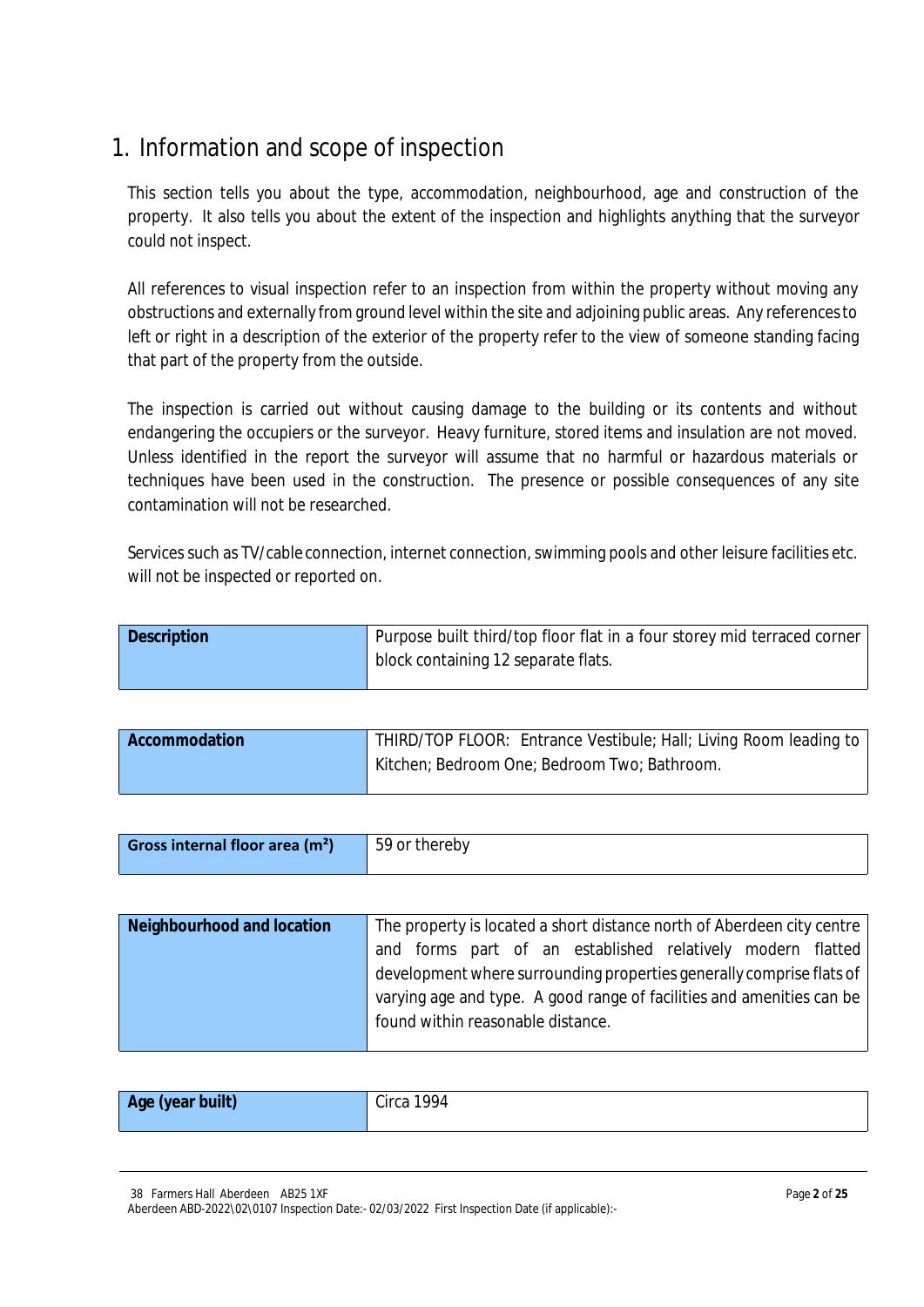|  | <b>Weather</b><br>Clear and dry. |  |
|--|----------------------------------|--|
|--|----------------------------------|--|

| <b>Chimney stacks</b> | $-1$<br>none |
|-----------------------|--------------|
|                       |              |

| Roofing including roof space | Roof - pitched in a mansard profile to the front and incorporating        |
|------------------------------|---------------------------------------------------------------------------|
|                              | dormer projections. Roofs are clad in concrete tiles with concrete tiled  |
|                              | ridge and metal valleys and flashings. There are also section of lead     |
|                              | roof over bay windows.                                                    |
|                              |                                                                           |
|                              | Roof space - access hatch in the hall ceiling with aluminium loft         |
|                              | ladder. The roof is framed in prefabricated timber trusses overlaid       |
|                              | with plywood sarking. Glass wool quilt insulation is laid between         |
|                              | ceiling joists. The loft space area is part floored for light storage     |
|                              | purposes.                                                                 |
|                              |                                                                           |
|                              | Sloping roofs were visually inspected with the aid of binoculars where    |
|                              | appropriate.                                                              |
|                              |                                                                           |
|                              | Roof spaces were visually inspected and were entered where there          |
|                              | was safe and reasonable access, normally defined as being from a 3m       |
|                              | ladder within the property. If this is not possible, then physical access |
|                              | to the roof space may be taken by other means if the Surveyor deems       |
|                              |                                                                           |
|                              | it safe and reasonable to do so.                                          |
|                              |                                                                           |

| <b>Rainwater fittings</b> | Pvc gutters and downpipes discharging into the drainage system.  |
|---------------------------|------------------------------------------------------------------|
|                           | Visually inspected with the aid of binoculars where appropriate. |

| <b>Main walls</b> | Main external walls are of traditional cavity concrete block         |
|-------------------|----------------------------------------------------------------------|
|                   | construction, roughcast externally and incorporating synthetic stone |
|                   | block feature areas.                                                 |
|                   |                                                                      |
|                   | Visually inspected with the aid of binoculars where appropriate.     |
|                   | Foundations and concealed parts were not exposed or inspected.       |
|                   |                                                                      |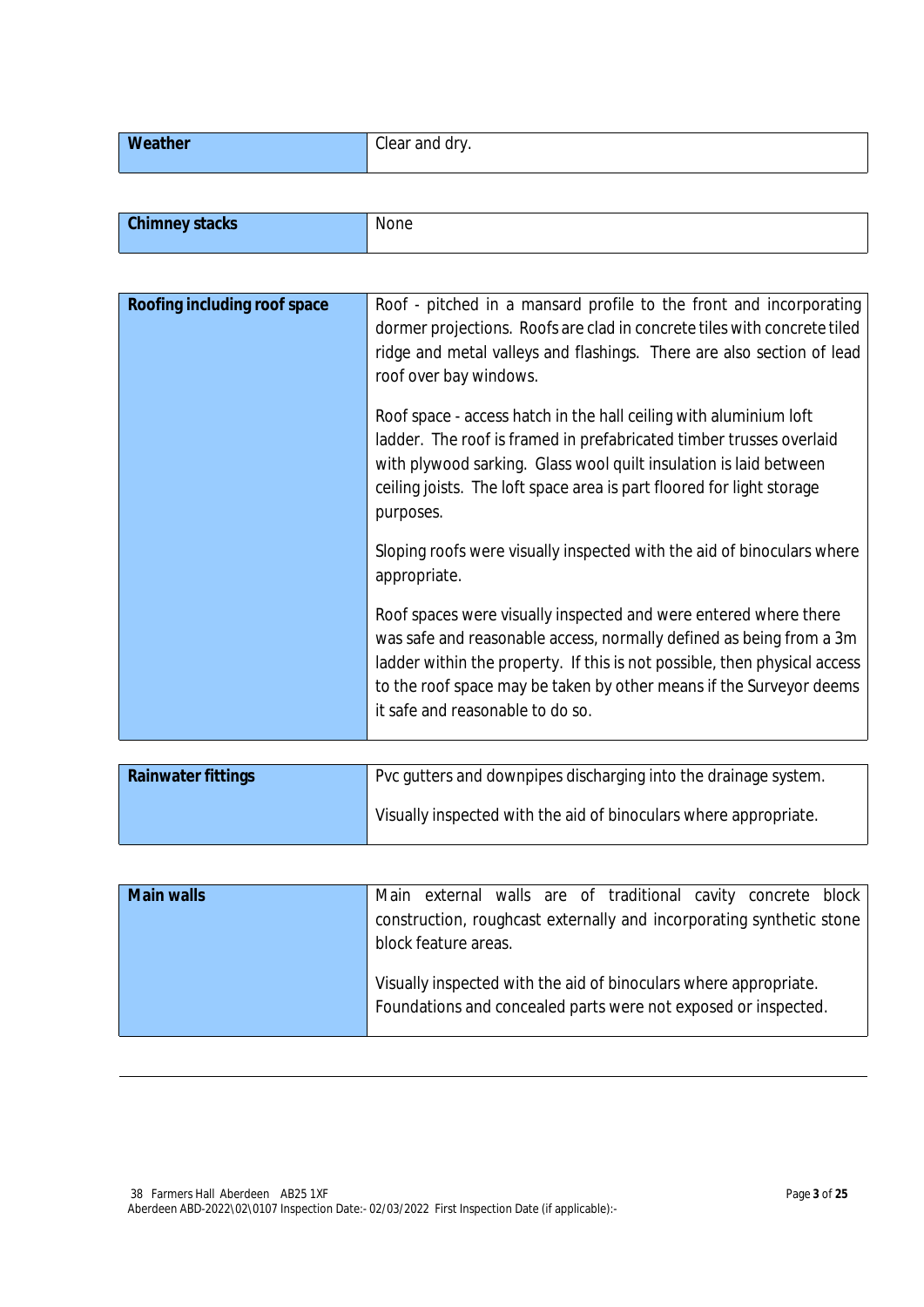| Windows, external doors and | Windows - timber double glazed casement type. Entrance door to the               |
|-----------------------------|----------------------------------------------------------------------------------|
| joinery                     | flat - panelled timber. Roof fascias and soffits - timber.                       |
|                             | Internal and external doors were opened and closed where keys were<br>available. |
|                             | Random windows were opened and closed where possible.                            |
|                             | Doors and windows were not forced open.                                          |

| <b>External decorations</b> | Wood stain painted finishes to external timbers. |
|-----------------------------|--------------------------------------------------|
|                             | Visually inspected.                              |

| <b>Conservatories / porches</b> | None |
|---------------------------------|------|
|                                 |      |

| <b>Communal areas</b> | The property is accessed through a shared entrance hall with stair to  |
|-----------------------|------------------------------------------------------------------------|
|                       | the upper floors. There is a secure door entry system. The stair is    |
|                       | concrete. Walls are concrete block, plastered on the hard and ceilings |
|                       | have a textured coating.                                               |
|                       | Circulation areas visually inspected.                                  |

| <b>Garages and permanent</b> | None |
|------------------------------|------|
| outbuildings                 |      |

| <b>Outside areas and boundaries</b> | The property is situated within communal landscaped grounds which    |
|-------------------------------------|----------------------------------------------------------------------|
|                                     | are laid in stone chips, planting and surfaced residents car parking |
|                                     | accessed via a barrier entrance. Boundaries are formed by pointed    |
|                                     | stone and fyfestone block walls.                                     |
|                                     | Visually inspected.                                                  |

| <b>Ceilings</b> | Plasterboard on timber framing.      |
|-----------------|--------------------------------------|
|                 | Visually inspected from floor level. |

<sup>38</sup> Farmers Hall Aberdeen AB25 1XF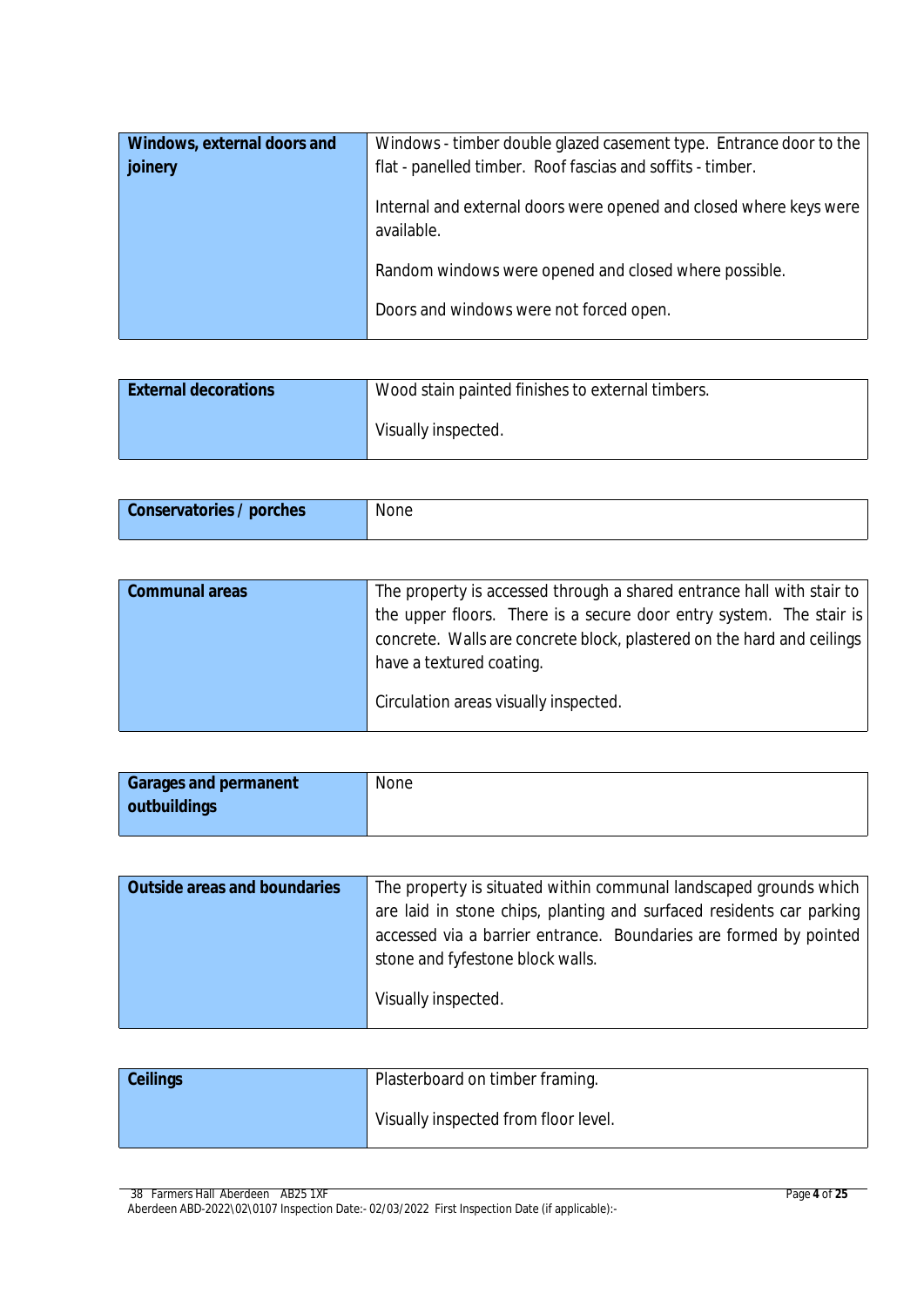| <b>Internal walls</b> | Plasterboard on timber framing and timber stud partitions.                                       |
|-----------------------|--------------------------------------------------------------------------------------------------|
|                       | Visually inspected from floor level.                                                             |
|                       | Using a moisture meter, walls were randomly tested for dampness<br>where considered appropriate. |

| <b>Floors including sub floors</b> | Floors - appear to be suspended concrete with timber battens and<br>chipboard sheeting above, although this could not be confirmed. There<br>is no sub floor area to inspect. |
|------------------------------------|-------------------------------------------------------------------------------------------------------------------------------------------------------------------------------|
|                                    | Surfaces of exposed floors were visually inspected. No carpets or<br>floor coverings were lifted.                                                                             |

| Internal joinery and kitchen | Internal joinery - pressed panel effect and glazed panelled timber      |
|------------------------------|-------------------------------------------------------------------------|
| fittings                     | doors set in timber frames with associated timber architraves and       |
|                              | skirtings. Vestibule, hall and kitchen cupboards and built in wardrobes |
|                              | to bedrooms. Kitchen fittings - base and wall mounted fitted units with |
|                              | laminate worktop.                                                       |
|                              | Built-in cupboards were looked into but no stored items were moved.     |
|                              | Kitchen units were visually inspected excluding appliances.             |

| <b>Chimney breasts and fireplaces</b> | <b>None</b> |
|---------------------------------------|-------------|
|                                       |             |

| <b>Internal decorations</b> | Internal decorations are of paper and paint finishes to walls and paint |  |
|-----------------------------|-------------------------------------------------------------------------|--|
|                             | to ceilings and internal timbers. There are areas of wall tiling in the |  |
|                             | bathroom and kitchen.                                                   |  |
|                             | Visually inspected.                                                     |  |

| चा अ | None<br>one. |
|------|--------------|
|      |              |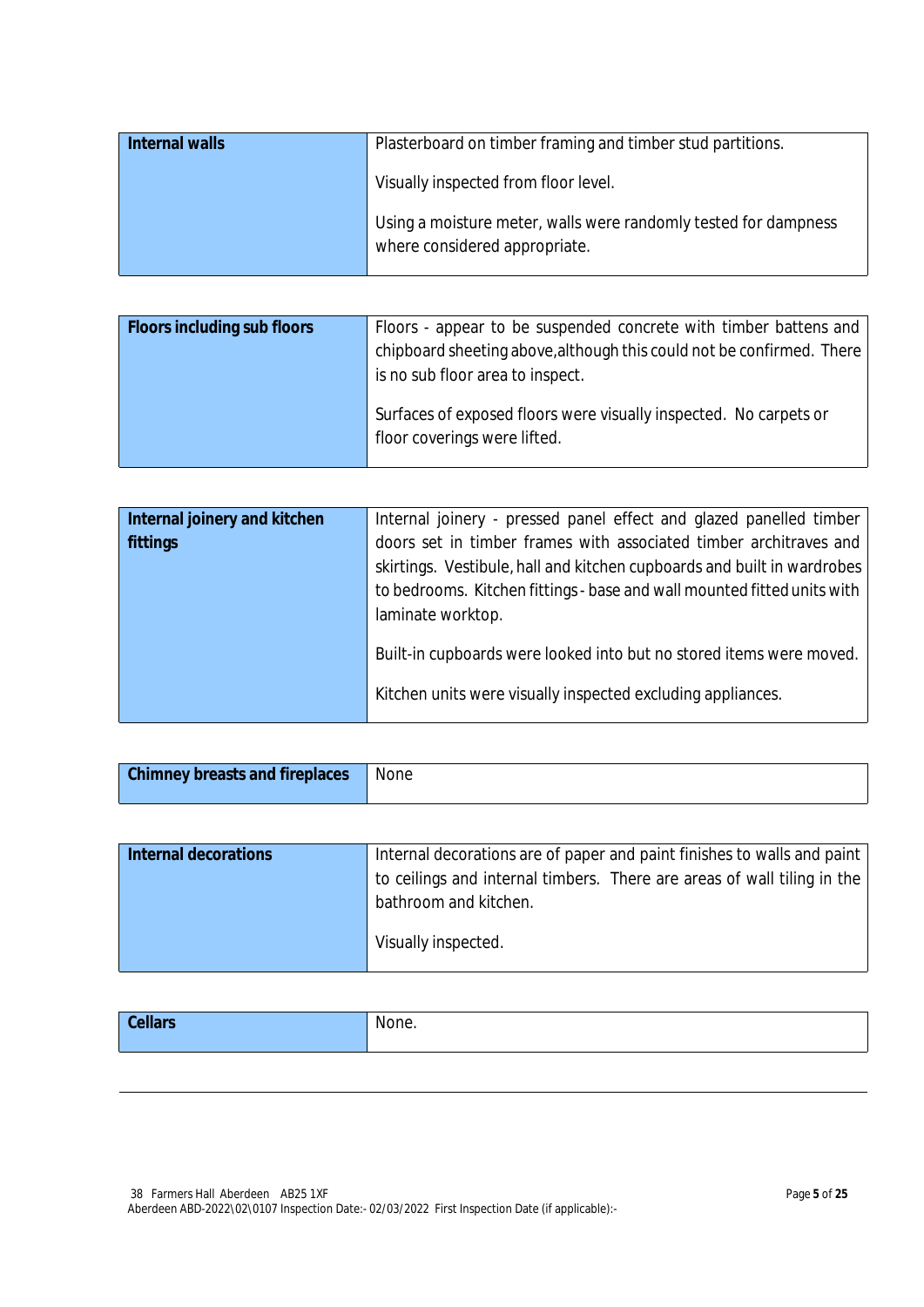| <b>Electricity</b> | Mains supply with main consumer unit located in the vestibule<br>cupboard and meter located in the communal stairwell. Wiring is of<br>pvc coated cabling to 13 amp sockets and switches.                                                                                                                                                                                                          |
|--------------------|----------------------------------------------------------------------------------------------------------------------------------------------------------------------------------------------------------------------------------------------------------------------------------------------------------------------------------------------------------------------------------------------------|
|                    | Accessible parts of the wiring were visually inspected without<br>removing fittings. No tests whatsoever were carried out to the<br>system or appliances. Visual inspection does not assess any services<br>to make sure they work properly and efficiently and meet modern<br>standards. If any services are turned off, the surveyor will state that<br>in the report and will not turn them on. |

| Gas | Mains gas supply with meter located in the vestibule cupboard.          |
|-----|-------------------------------------------------------------------------|
|     | Accessible parts of the system were visually inspected without          |
|     | removing fittings. No tests whatsoever were carried out to the          |
|     | system or appliances. Visual inspection does not assess any services    |
|     | to make sure they work properly and efficiently and meet modern         |
|     | standards. If any services are turned off, the surveyor will state that |
|     | in the report and will not turn them on.                                |
|     |                                                                         |

| Water, plumbing, bathroom<br>fittings | Water supply - mains supply. Plumbing and fittings are of pvc and<br>copper piping. Kitchen fittings - ceramic sink and plumbing for a<br>washing machine and dishwasher. Bathroom fittings - white three<br>piece suite with mixer shower over the bath.                                                                                                                                          |
|---------------------------------------|----------------------------------------------------------------------------------------------------------------------------------------------------------------------------------------------------------------------------------------------------------------------------------------------------------------------------------------------------------------------------------------------------|
|                                       | Accessible parts of the system were visually inspected without<br>removing fittings. No tests whatsoever were carried out to the<br>system or appliances. Visual inspection does not assess any services<br>to make sure they work properly and efficiently and meet modern<br>standards. If any services are turned off, the surveyor will state that<br>in the report and will not turn them on. |
|                                       | It should be appreciated that concealed areas beneath and around<br>baths and shower trays could not be inspected. Water spillage in<br>these areas can result in dampness/decay and no comment can be<br>made on inaccessible areas. Waterproof seals in sanitary areas should<br>be checked and maintained on a regular basis.                                                                   |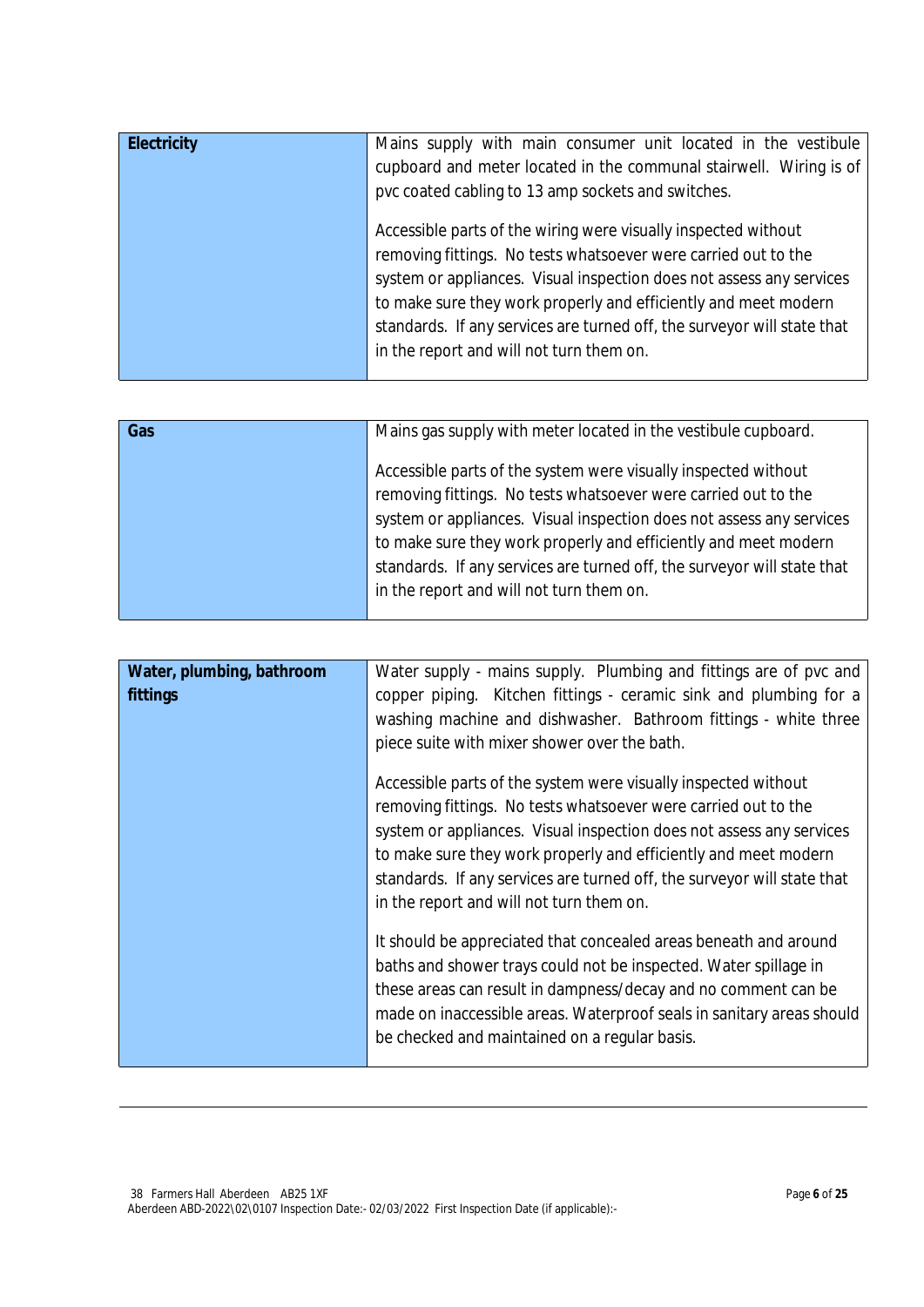| Heating and hot water | Central heating - gas fired wall mounted Worcester Greenstar<br>condensing combi boiler located in the kitchen cupboard which serves<br>steel panel hot water and towel rail radiators. |
|-----------------------|-----------------------------------------------------------------------------------------------------------------------------------------------------------------------------------------|
|                       | Accessible parts of the system were visually inspected apart from<br>communal systems, which were not inspected. No tests whatsoever<br>were carried out to the system or appliances.   |

| <b>Drainage</b> | Drainage discharges into the man sewer.          |
|-----------------|--------------------------------------------------|
|                 | Drainage covers etc were not lifted.             |
|                 | Neither drains nor drainage systems were tested. |

| Fire, smoke and burglar alarms | Smoke alarm installed.                                                                                                                                                                                                                                                                                                                                                                                                                                                                |
|--------------------------------|---------------------------------------------------------------------------------------------------------------------------------------------------------------------------------------------------------------------------------------------------------------------------------------------------------------------------------------------------------------------------------------------------------------------------------------------------------------------------------------|
|                                | Visually inspected.                                                                                                                                                                                                                                                                                                                                                                                                                                                                   |
|                                | No tests whatsoever were carried out to the system or appliances.                                                                                                                                                                                                                                                                                                                                                                                                                     |
|                                | From February 2022, new smoke alarm standards are being<br>introduced in Scotland and it is likely that some properties may<br>require additional works to meet these standards. In instances where<br>alarms are in place, no tests whatsoever have been carried out and<br>we cannot confirm if the system complies with the most recent<br>regulations. Any potential purchaser should satisfy themselves as to<br>whether the current system meets with regulations or otherwise. |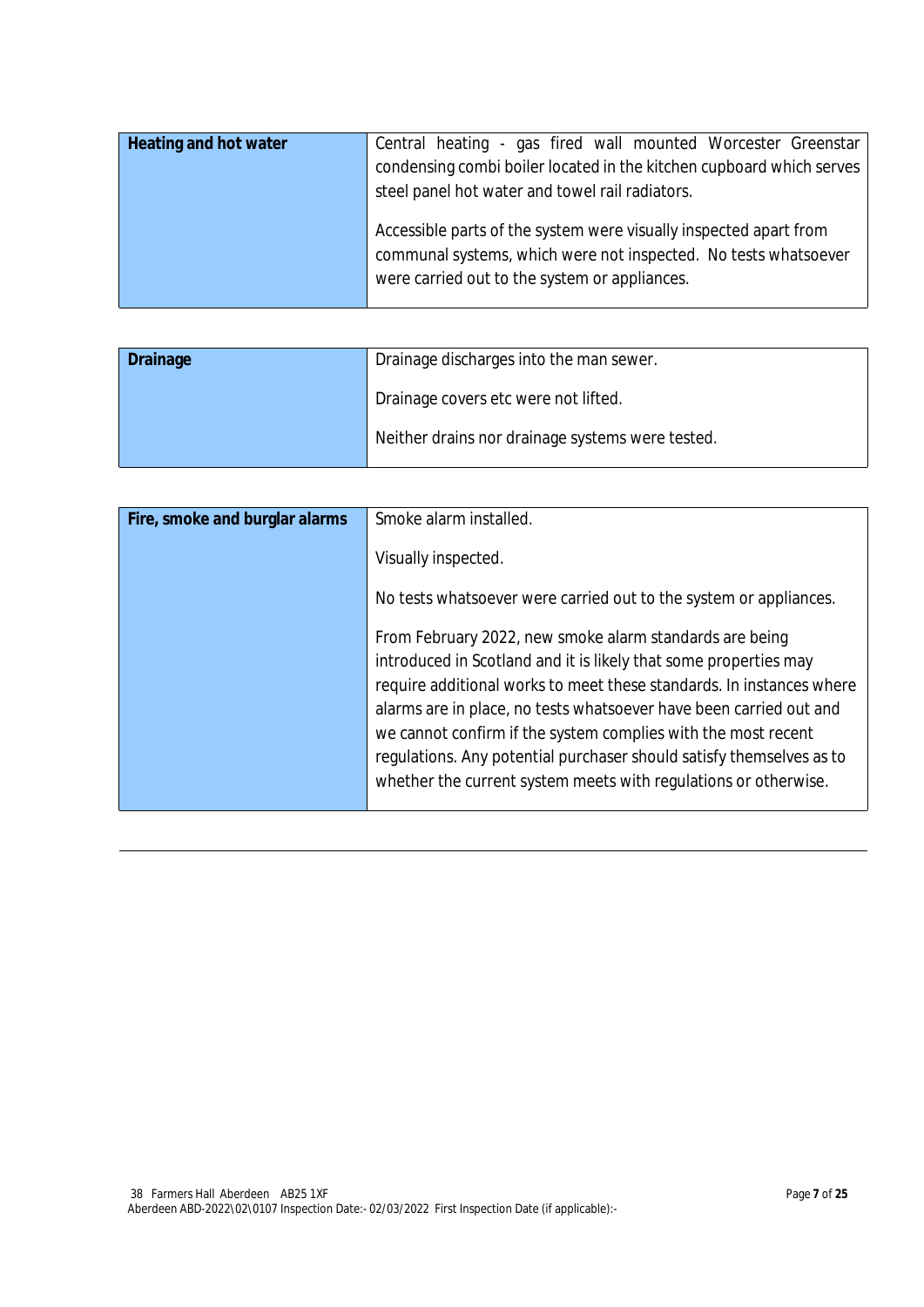| <b>Additional limits to inspection</b> | The property was fully furnished, had fitted and fixed floor coverings<br>throughout and there were stored items in cupboards and wardrobes<br>which restricted the internal investigation. Inspection of the roof void<br>was restricted by flooring, insulation and stored items.                                                           |
|----------------------------------------|-----------------------------------------------------------------------------------------------------------------------------------------------------------------------------------------------------------------------------------------------------------------------------------------------------------------------------------------------|
|                                        | It is outwith the scope of this inspection to determine whether or not<br>asbestos based products are present within the property. Asbestos<br>was widely used in the building industry until around 1999, when it<br>became a banned substance. If you have any concerns you should<br>engage the services of a qualified asbestos surveyor. |
|                                        | Only the subject flat and internal communal areas giving access to the<br>flat were inspected.                                                                                                                                                                                                                                                |
|                                        | If the roof space or under-building / basement is communal,<br>reasonable and safe access is not always possible. If no inspection<br>was possible, this will be stated. If no inspection was possible, the<br>surveyor will assume that there are no defects that will have a<br>material effect on the valuation.                           |
|                                        | The building containing the flat, including any external communal<br>areas, was visually inspected only to the extent that the surveyor is<br>able to give an opinion on the general condition and standard of<br>maintenance.                                                                                                                |
|                                        | No inspection for Japanese Knotweed was carried out and unless<br>otherwise stated for the purpose of this report, it is assumed that<br>there is no Japanese Knotweed within the boundaries of the property<br>or neighbouring properties.                                                                                                   |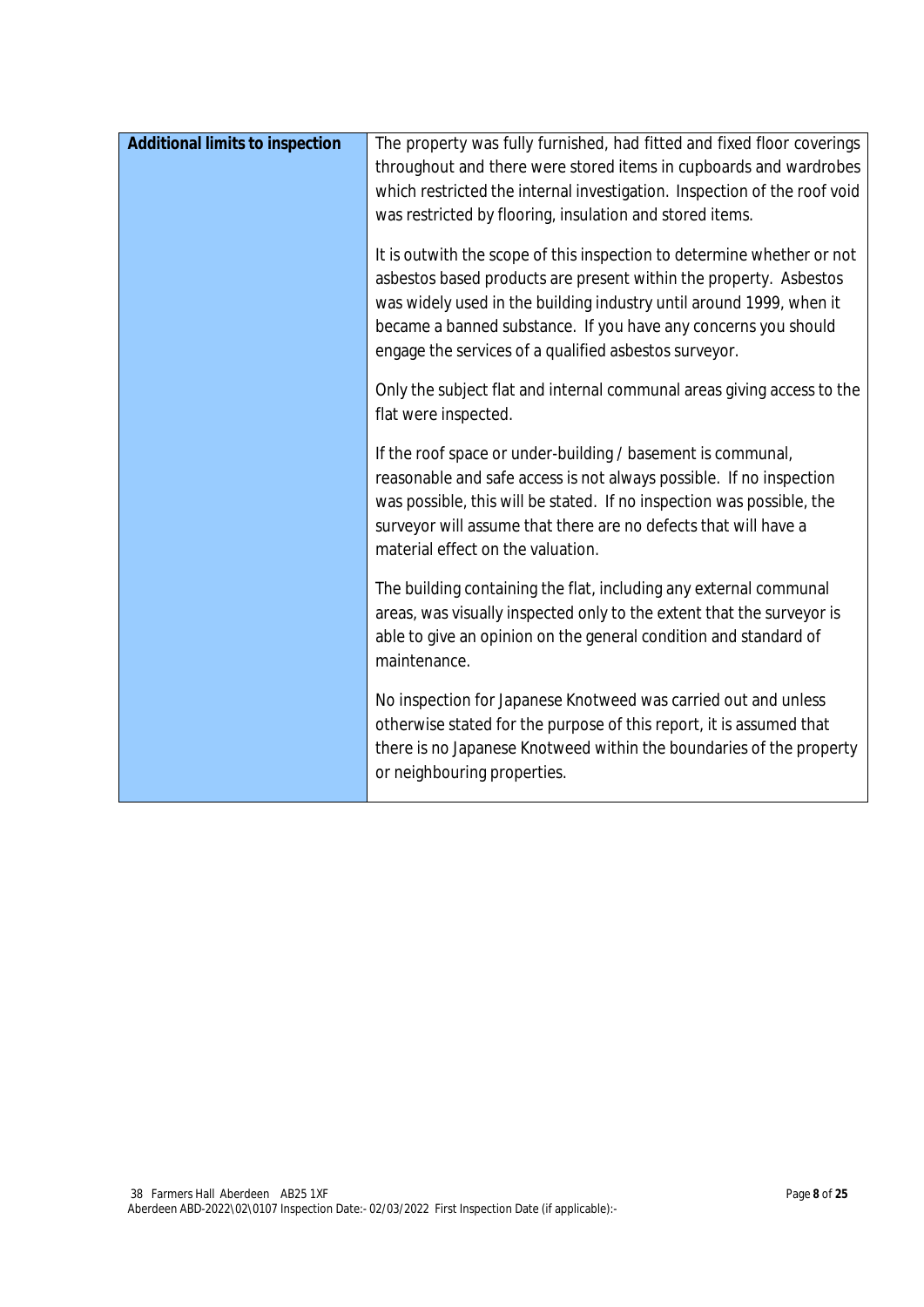

## **Sectional Diagram showing elements of a typical house**

**Reference may be made in this report to some or all of the above component parts of the property. This diagram may assist you in locating and understanding these items.**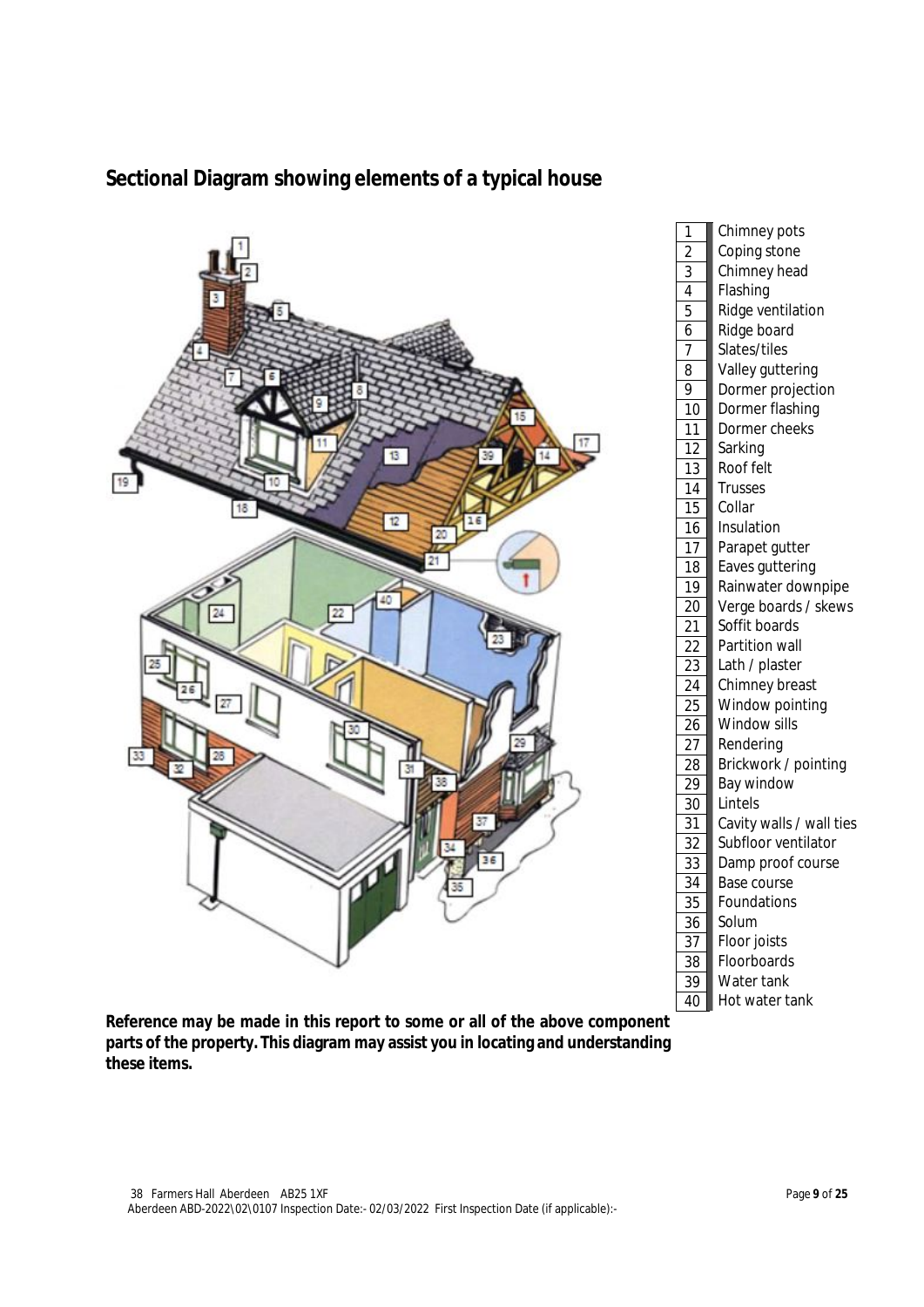# 2. Condition

This section identifies problems and tells you about the urgency of any repairs by using one of the following three categories:

| Category 3                                                                                                                                                                                                        | Category 2                                                                                                    | Category 1                                  |
|-------------------------------------------------------------------------------------------------------------------------------------------------------------------------------------------------------------------|---------------------------------------------------------------------------------------------------------------|---------------------------------------------|
| Urgent repairs or replacement are needed now. Failure to deal with<br>them may cause problems to other parts of the property or cause<br>a safety hazard. Estimates for repairs or replacement are needed<br>now. | Repairs<br>replacement  <br>or<br>requiring future attention,<br>estimates<br>still<br>but<br>are<br>advised. | No immediate action or repair<br>is needed. |

|                                     | <b>Structural movement</b>                                                                                                                                      |
|-------------------------------------|-----------------------------------------------------------------------------------------------------------------------------------------------------------------|
| Repair category                     | $\mathbf{1}$                                                                                                                                                    |
| <b>Notes</b>                        | At the time of our inspection there was no evidence of significant structural<br>movement noted to affect the property within the limits of our inspection.     |
|                                     | Dampness, rot and infestation                                                                                                                                   |
| Repair category                     | $\mathbf{1}$                                                                                                                                                    |
| <b>Notes</b>                        | There was no evidence found of significant dampness, rot or infestation<br>within those areas of the property available for inspection.                         |
|                                     | <b>Chimney stacks</b>                                                                                                                                           |
| Repair category                     | n/a                                                                                                                                                             |
| <b>Notes</b>                        |                                                                                                                                                                 |
| <b>Roofing including roof space</b> |                                                                                                                                                                 |
| Repair category                     | $\mathbf{1}$                                                                                                                                                    |
| <b>Notes</b>                        | The external roof covering is showing signs of typical age related<br>weathering and moss growth.<br>The visible roof space was found to be dry and ventilated. |
| 38 Farmers Hall Aberdeen AB25 1XF   | Page 10 of 25                                                                                                                                                   |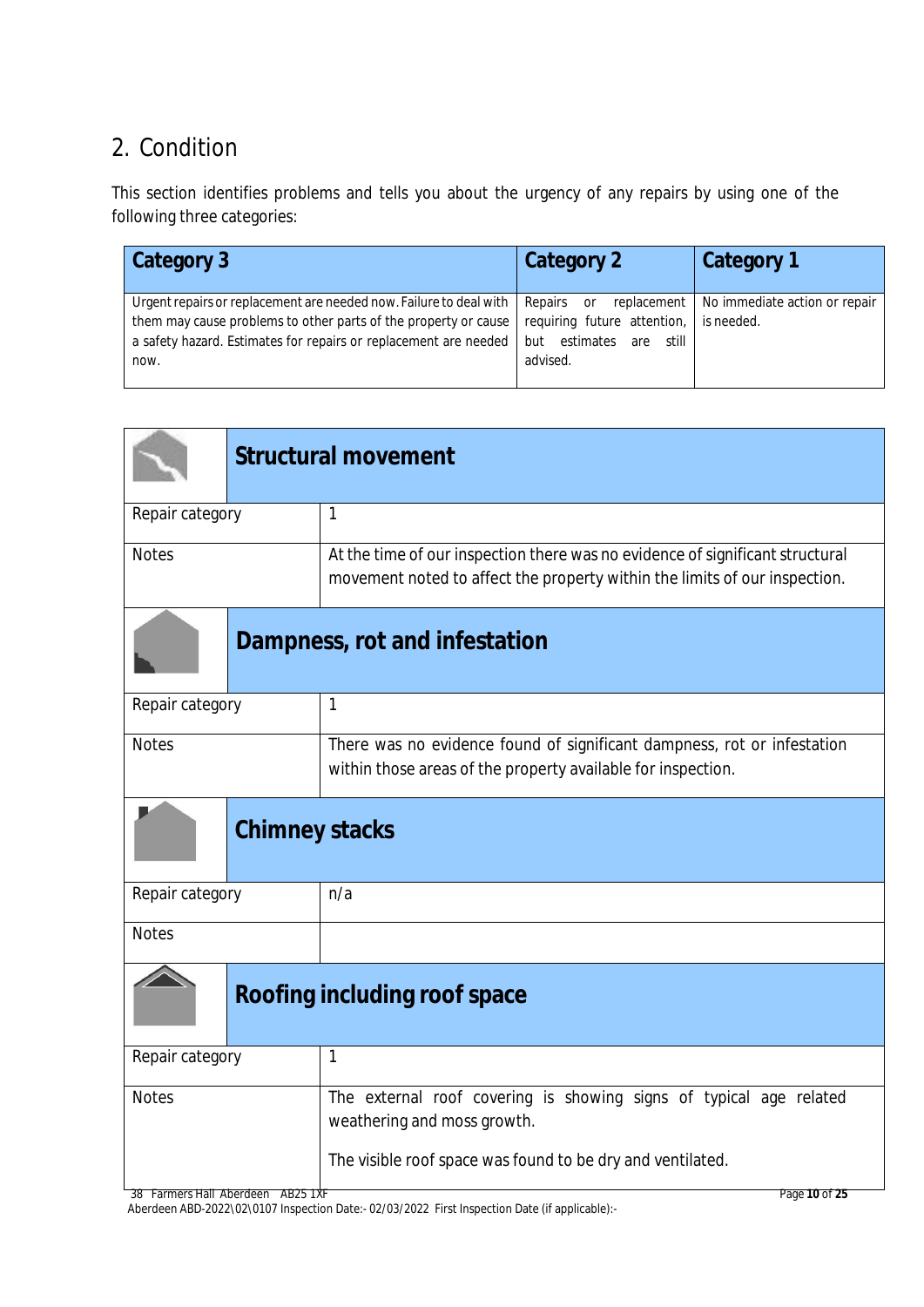| هره             | <b>Rainwater fittings</b> |                                                                                                                                                                                                                                                                                                         |
|-----------------|---------------------------|---------------------------------------------------------------------------------------------------------------------------------------------------------------------------------------------------------------------------------------------------------------------------------------------------------|
| Repair category |                           | $\mathbf{1}$                                                                                                                                                                                                                                                                                            |
| <b>Notes</b>    |                           | At the time of our inspection there was no evidence of water staining on<br>wall surfaces which would indicate leakage. It should be noted that it was<br>not raining at the time of our inspection. Vegetation growth was noted in<br>the rear gutter and this can be removed to ensure free drainage. |
|                 | <b>Main walls</b>         |                                                                                                                                                                                                                                                                                                         |
| Repair category |                           | $\mathbf{1}$                                                                                                                                                                                                                                                                                            |
| <b>Notes</b>    |                           | The main outer walls of the property generally appeared in fair order<br>consistent with age. Areas of cracking were noted to roughcast and through<br>synthetic stone block pointing.                                                                                                                  |
|                 |                           | Windows, external doors and joinery                                                                                                                                                                                                                                                                     |
| Repair category |                           | $\overline{2}$                                                                                                                                                                                                                                                                                          |
| <b>Notes</b>    |                           | Windows can be problematic and over time the operation of the windows<br>can be affected and opening mechanisms damaged. It is therefore likely<br>that maintenance/ repair will be required as part of an ongoing<br>maintenance programme.                                                            |
|                 |                           | Timbers are weathered to the dormer fascias. We are advised that upgrading<br>works have been instructed to be carried out by the appointed factor.                                                                                                                                                     |
|                 |                           | <b>External decorations</b>                                                                                                                                                                                                                                                                             |
| Repair category |                           | $\overline{2}$                                                                                                                                                                                                                                                                                          |
| <b>Notes</b>    |                           | Decorations are weathered to external timbers and require upgrade.                                                                                                                                                                                                                                      |
| Ш               |                           | Conservatories / porches                                                                                                                                                                                                                                                                                |
| Repair category |                           | n/a                                                                                                                                                                                                                                                                                                     |
| <b>Notes</b>    |                           |                                                                                                                                                                                                                                                                                                         |

38 Farmers Hall Aberdeen AB25 1XF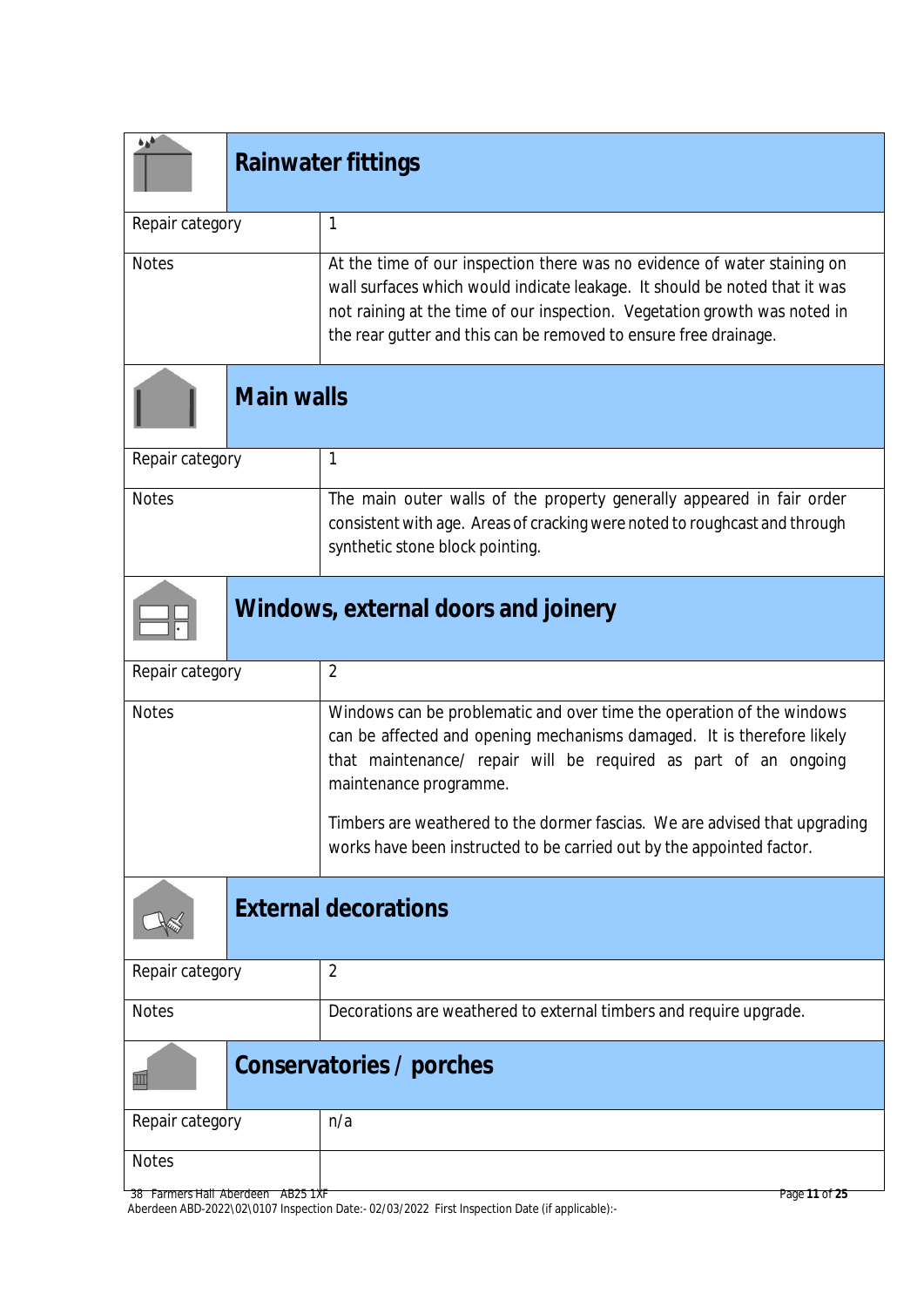|                 | <b>Communal areas</b> |                                                                                |
|-----------------|-----------------------|--------------------------------------------------------------------------------|
| Repair category |                       | 1                                                                              |
| <b>Notes</b>    |                       | The communal areas serving the property appear to be adequately<br>maintained. |
|                 |                       | <b>Garages and permanent outbuildings</b>                                      |
| Repair category |                       | n/a                                                                            |
| <b>Notes</b>    |                       |                                                                                |
| (mmm            |                       | <b>Outside areas and boundaries</b>                                            |
| Repair category |                       | 1                                                                              |
| <b>Notes</b>    |                       | External grounds are reasonable well maintained.                               |
|                 | <b>Ceilings</b>       |                                                                                |
| Repair category |                       | $\mathbf{1}$                                                                   |
| <b>Notes</b>    |                       | Generally in good condition throughout.                                        |
|                 | <b>Internal walls</b> |                                                                                |
| Repair category |                       | 1                                                                              |
| <b>Notes</b>    |                       | Generally in good condition throughout.                                        |
|                 |                       | <b>Floors including sub-floors</b>                                             |
| Repair category |                       | 1                                                                              |
| <b>Notes</b>    |                       | Generally level and firm underfoot throughout.                                 |
|                 |                       | Internal joinery and kitchen fittings                                          |

38 Farmers Hall Aberdeen AB25 1XF Aberdeen ABD-2022\02\0107 Inspection Date:- 02/03/2022 First Inspection Date (if applicable):-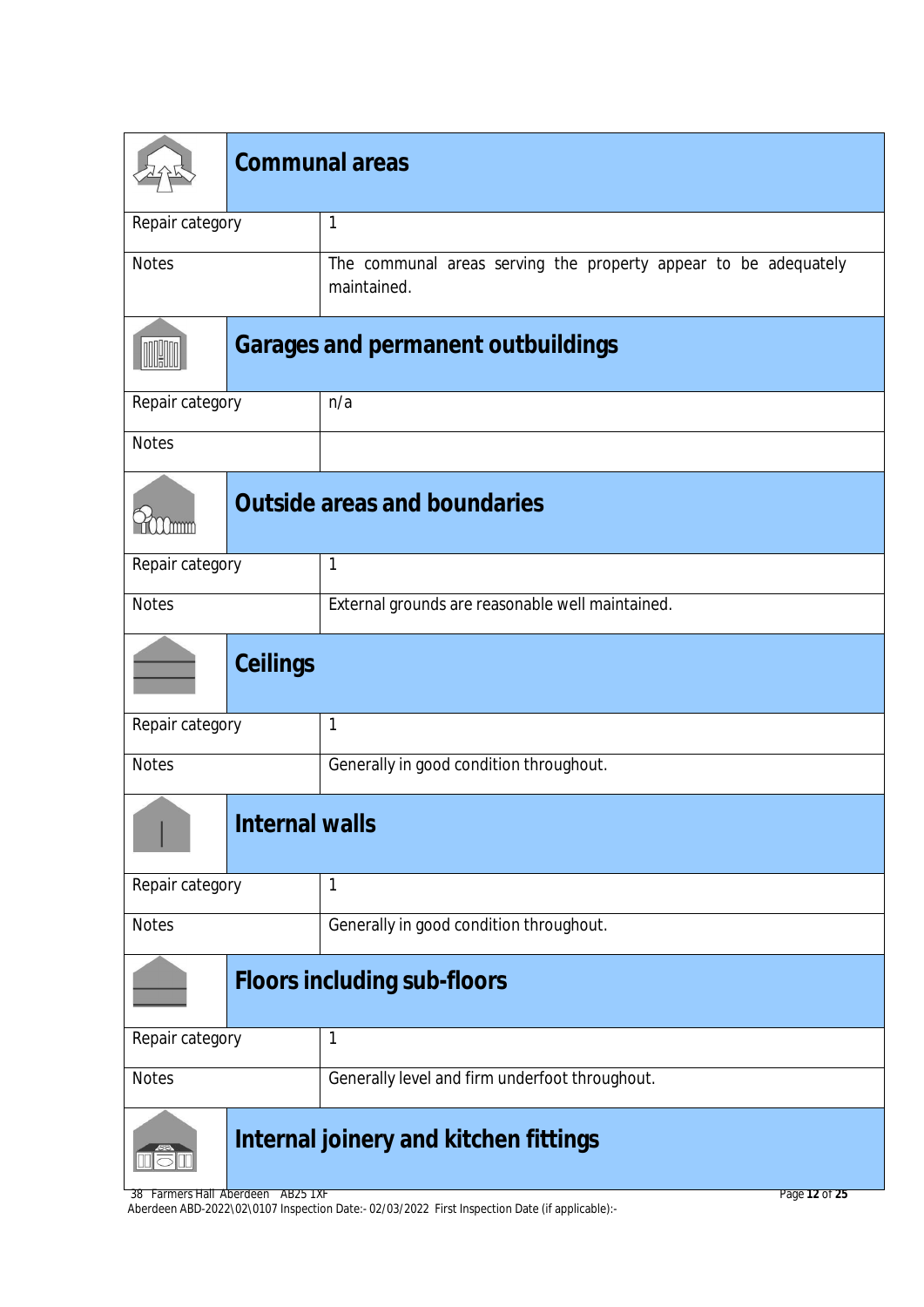| Repair category                    | 1                                                                                                                                                                                                                                                                                                                                   |
|------------------------------------|-------------------------------------------------------------------------------------------------------------------------------------------------------------------------------------------------------------------------------------------------------------------------------------------------------------------------------------|
| <b>Notes</b>                       | The internal joinery is generally in keeping with the age and type of property<br>and appeared in good condition.                                                                                                                                                                                                                   |
|                                    | The kitchen units are of a modern type and appeared in reasonably good<br>condition for their age and purpose.                                                                                                                                                                                                                      |
| JT J                               | <b>Chimney breasts and fireplaces</b>                                                                                                                                                                                                                                                                                               |
| Repair category                    | n/a                                                                                                                                                                                                                                                                                                                                 |
| <b>Notes</b>                       |                                                                                                                                                                                                                                                                                                                                     |
|                                    | <b>Internal decorations</b>                                                                                                                                                                                                                                                                                                         |
| Repair category                    | 1                                                                                                                                                                                                                                                                                                                                   |
| <b>Notes</b>                       | The property is generally in good decorative order throughout.                                                                                                                                                                                                                                                                      |
| <b>Cellars</b>                     |                                                                                                                                                                                                                                                                                                                                     |
| Repair category                    | n/a                                                                                                                                                                                                                                                                                                                                 |
| <b>Notes</b>                       |                                                                                                                                                                                                                                                                                                                                     |
| <b>Electricity</b><br>$\mathbf{L}$ |                                                                                                                                                                                                                                                                                                                                     |
| Repair category                    | $\mathbf{1}$                                                                                                                                                                                                                                                                                                                        |
| <b>Notes</b>                       | Institution of Engineering and Technology recommends that<br>The<br>inspections and testing are undertaken at least every ten years and on a<br>change of occupancy. It should be appreciated that only the most recently<br>constructed or re-wired properties will have installations which fully comply<br>with IET regulations. |
| Gas                                |                                                                                                                                                                                                                                                                                                                                     |
| Repair category                    | 1                                                                                                                                                                                                                                                                                                                                   |

38 Farmers Hall Aberdeen AB25 1XF Aberdeen ABD-2022\02\0107 Inspection Date:- 02/03/2022 First Inspection Date (if applicable):-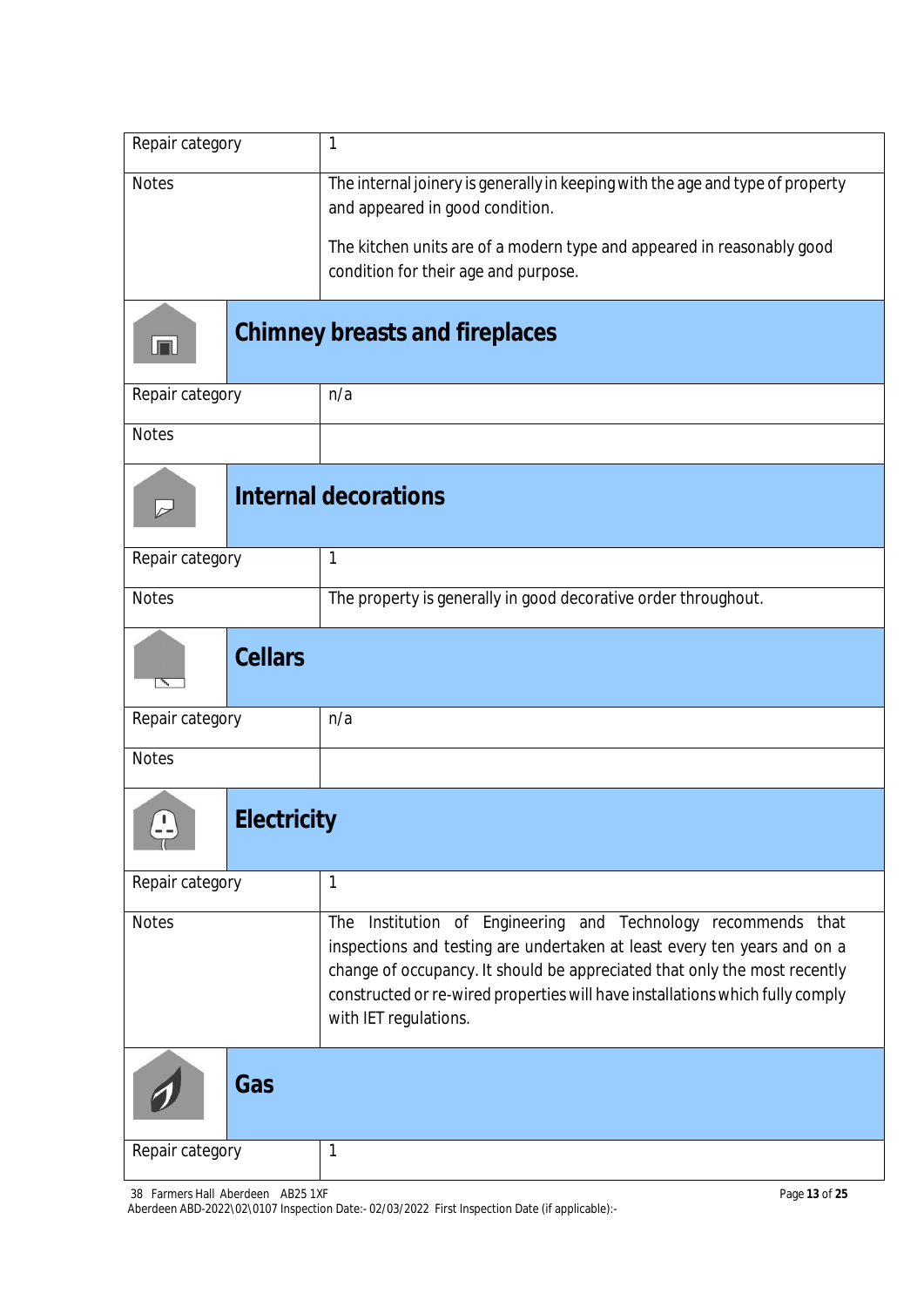| <b>Notes</b>    | In the interest of safety all gas appliances should be checked by a Gas Safe<br>Registered Engineer.                                                                                                                                                           |
|-----------------|----------------------------------------------------------------------------------------------------------------------------------------------------------------------------------------------------------------------------------------------------------------|
|                 | Water, plumbing and bathroom fittings                                                                                                                                                                                                                          |
| Repair category | 1                                                                                                                                                                                                                                                              |
| <b>Notes</b>    | The plumbing and fittings appear of copper/pvc piping where seen and<br>appeared in serviceable condition but were not tested.                                                                                                                                 |
|                 | The sanitary fittings are of modern style and type.                                                                                                                                                                                                            |
|                 | <b>Heating and hot water</b>                                                                                                                                                                                                                                   |
| Repair category | 1                                                                                                                                                                                                                                                              |
| <b>Notes</b>    | There is a gas fired central heating system and gas fittings and these should<br>all be checked and serviced in the normal manner. In the interests of safety<br>it would be prudent to have all gas appliances checked by a Gas Safe<br>registered tradesman. |
| <b>Drainage</b> |                                                                                                                                                                                                                                                                |
| Repair category | 1                                                                                                                                                                                                                                                              |
| <b>Notes</b>    | The property is connected to a main sewer. There was no surface evidence<br>to suggest the system is choked or leaking.                                                                                                                                        |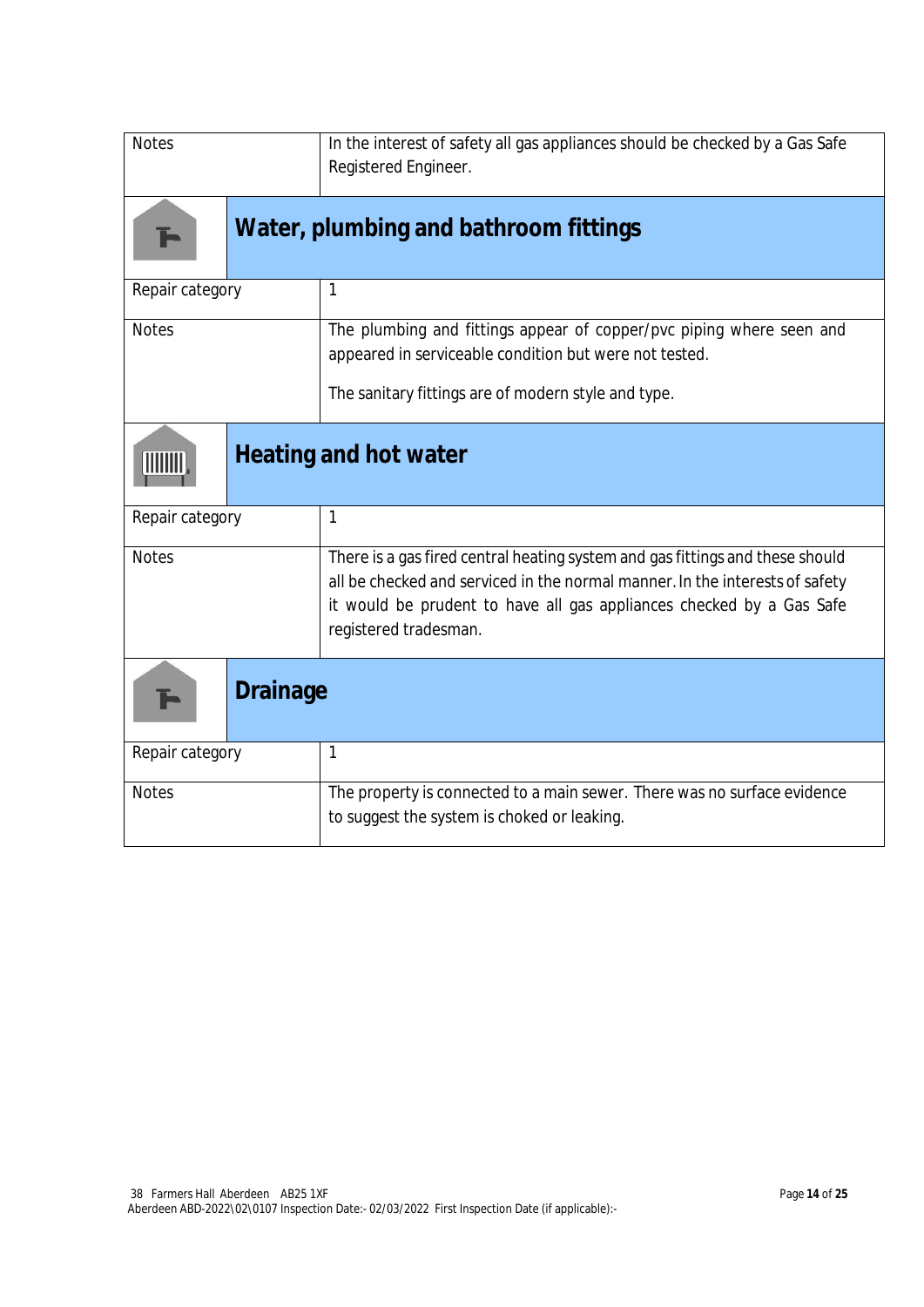Set out below is a summary of the condition of the property which is provided for reference only. You should refer to the previous comments for detailed information.

| Structural movement                   | $\mathbf{1}$   | <b>Category 3</b>                                                     |  |
|---------------------------------------|----------------|-----------------------------------------------------------------------|--|
| Dampness, rot and infestation         | $\mathbf{1}$   | Urgent<br>repairs<br><b>Or</b>                                        |  |
| Chimney stacks                        | n/a            | replacement are needed now<br>Failure to deal with them may           |  |
| Roofing including roof space          | $\mathbf{1}$   | cause problems to other parts<br>of the property or cause a           |  |
| Rainwater fittings                    | 1              | safety hazard. Estimates for                                          |  |
| Main walls                            | $\mathbf{1}$   | repairs or replacement are<br>needed now.                             |  |
| Windows, external doors and joinery   | $\overline{2}$ |                                                                       |  |
| <b>External decorations</b>           | $\overline{2}$ |                                                                       |  |
| Conservatories / porches              | n/a            | <b>Category 2</b>                                                     |  |
| Communal areas                        | 1              | Repairs or replacement                                                |  |
| Garages and permanent outbuildings    | n/a            | requiring<br>future<br>attention, but estimates<br>are still advised. |  |
| Outside areas and boundaries          | $\mathbf{1}$   |                                                                       |  |
| Ceilings                              | $\mathbf{1}$   |                                                                       |  |
| Internal walls                        | 1              | <b>Category 1</b>                                                     |  |
| Floors including sub-floors           | $\mathbf{1}$   | No immediate action or                                                |  |
| Internal joinery and kitchen fittings | $\mathbf{1}$   | repair is needed.                                                     |  |
| Chimney breasts and fireplaces        | n/a            |                                                                       |  |
| Internal decorations                  | $\mathbf{1}$   |                                                                       |  |
| Cellars                               | n/a            |                                                                       |  |
| Electricity                           | $\mathbf{1}$   |                                                                       |  |
| Gas                                   | $\mathbf{1}$   |                                                                       |  |
| Water, plumbing and bathroom fittings | $\mathbf{1}$   |                                                                       |  |
| Heating and hot water                 | $\mathbf{1}$   |                                                                       |  |
| Drainage                              | 1              |                                                                       |  |

#### **Category 2**

## **Category 1**

#### **Remember**

The cost of repairs may influence the amount someone is prepared to pay for the property. We recommend that relevant estimates and reports are obtained in your own name.

#### **Warning**

If left unattended, even for a relatively short period, Category 2 repairs can rapidly develop into more serious Category 3 repairs. The existence of Category 2 or Category 3 repairs may have an adverse effect on marketability,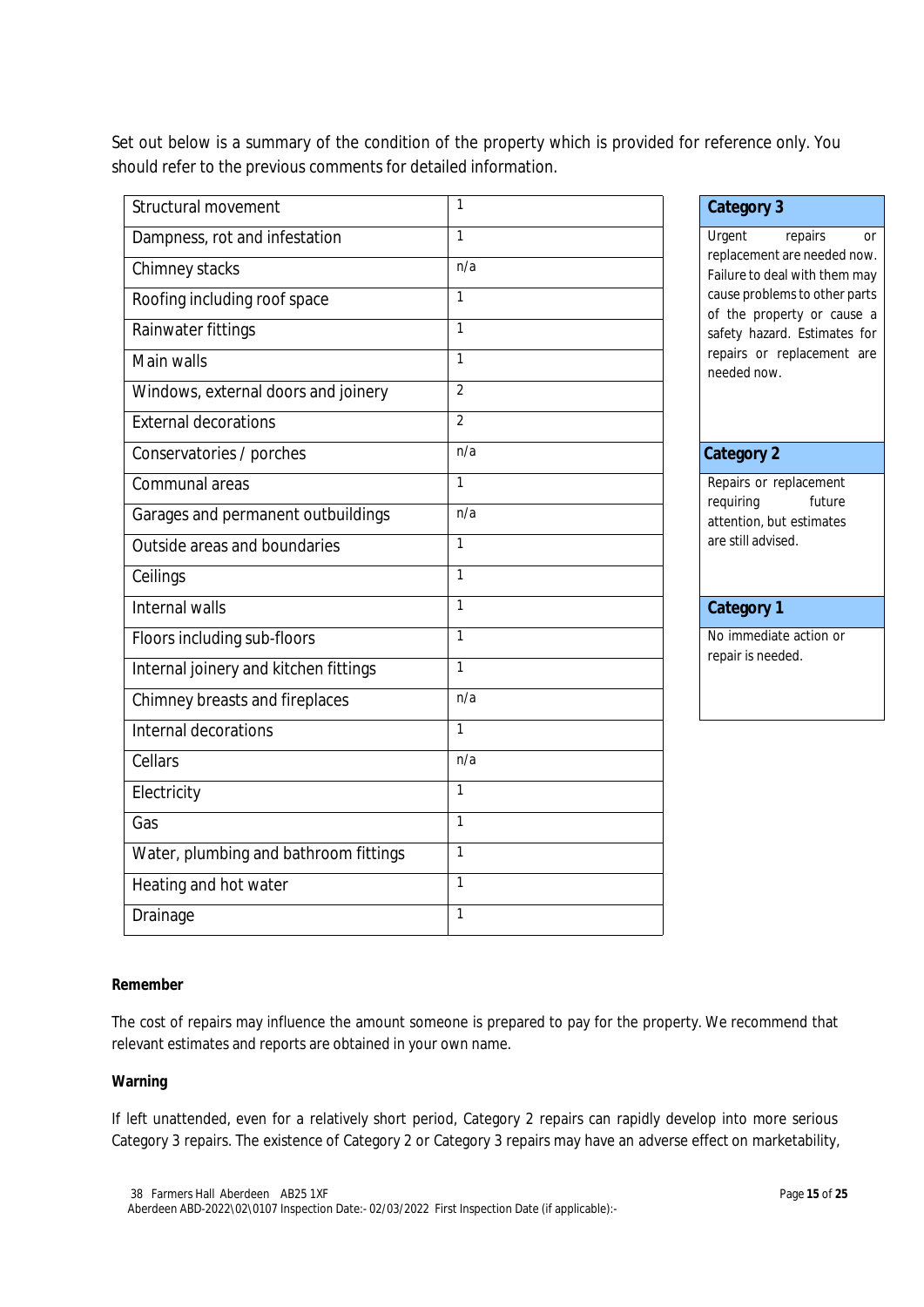value and the sale price ultimately achieved for the property. This is particularly true during slow market conditions where the effect can be considerable.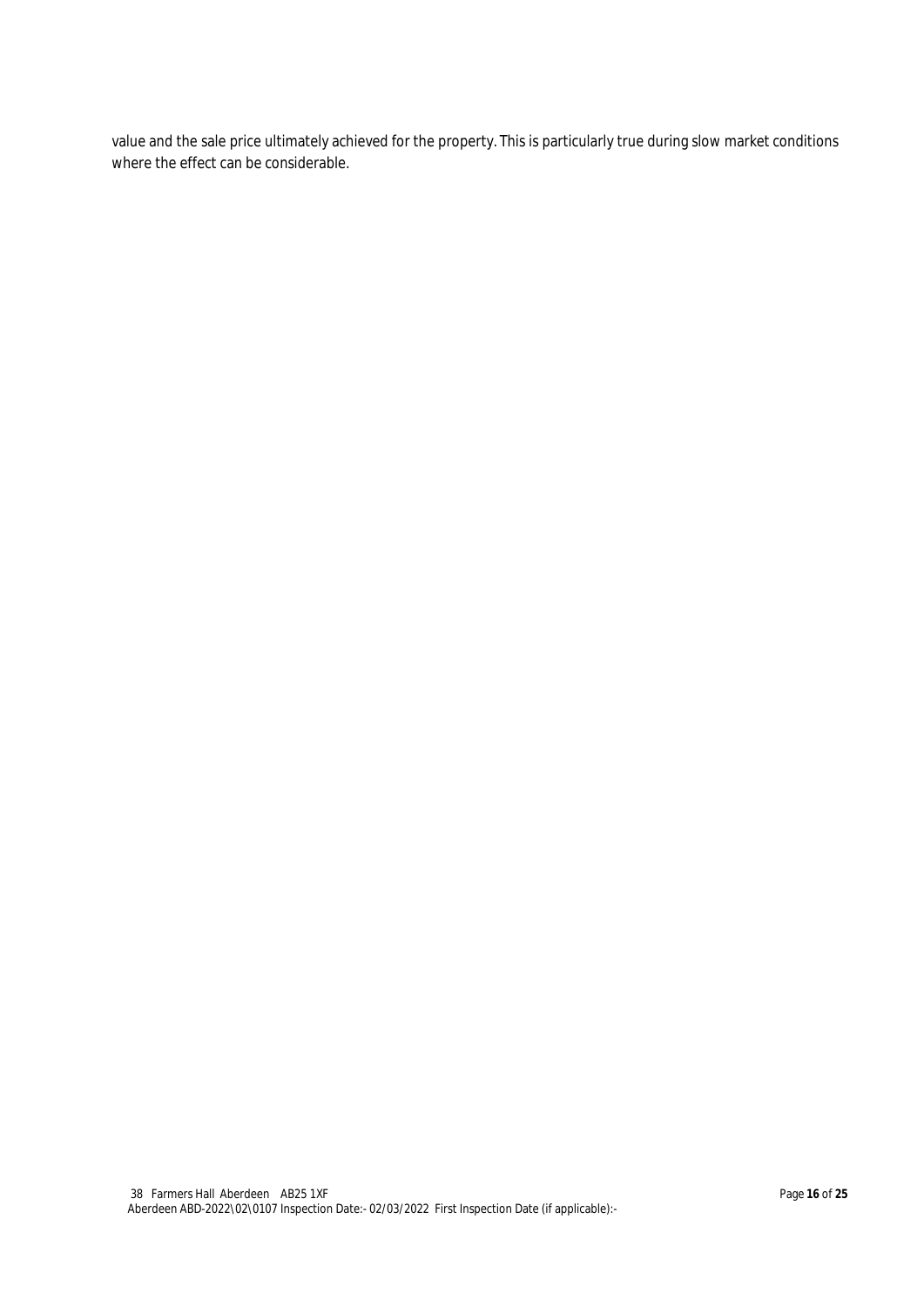# 3. Accessibility information

#### Guidance notes on accessibility information

Three steps or fewer to a main entrance door of the property: In flatted developments the 'main entrance' would be the flat's own entrance door, not the external door to the communal stair. The'three steps or fewer' are counted from external ground level to the flat's entrance door. Where a lift is present, the count is based on the number of steps climbed when using the lift.

Unrestricted parking within 25 metres: For this purpose, 'Unrestricted parking' includes parking available by means of a parking permit. Restricted parking includes parking that is subject to parking restrictions, as indicated by the presence of solid yellow, red or white lines at the edge of the road or by a parking control sign, parking meters or other coin-operated machines.

| $(s)$ is<br>floor<br>1.<br>living<br>Which<br>the<br>accommodation on?                          |     | Third |           |   |
|-------------------------------------------------------------------------------------------------|-----|-------|-----------|---|
| 2.<br>Are there three steps or fewer to a<br>main entrance to a property?                       | Yes |       | No        | X |
| $\mathcal{E}$<br>Is there a lift to the main entrance<br>door of the property?                  | Yes |       | No        | X |
| Are all door openings greater than<br>4.<br>750mm?                                              | Yes |       | No        | X |
| 5.<br>Is there a toilet on the same level as<br>the living room and kitchen?                    | Yes | X     | <b>No</b> |   |
| Is there a toilet on the same level as<br>6.<br>a bedroom?                                      | Yes | X     | <b>No</b> |   |
| 7 <sub>1</sub><br>Are all rooms on the same level with<br>no internal steps or stairs?          | Yes | X     | <b>No</b> |   |
| Is there unrestricted parking within 25<br>8.<br>metres of an entrance door to the<br>building? | Yes | X     | <b>No</b> |   |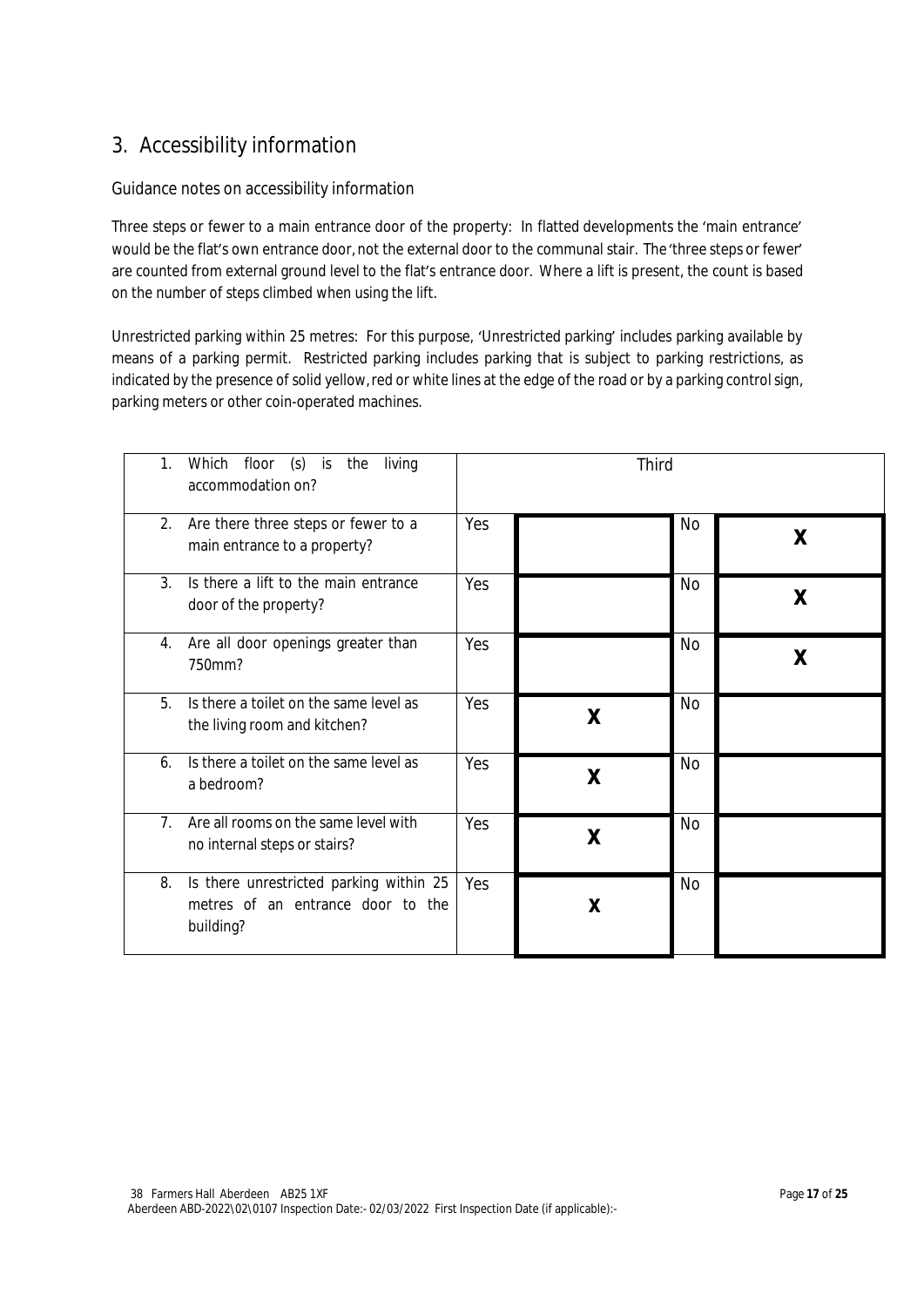# 4. Valuation and conveyance issues

This section highlights information that should be checked with a solicitor or licensed conveyancer.It also gives an opinion of market value and an estimated cost for insurance purposes.

## **Matters for a solicitor or licensed conveyancer**

The property is maintained by an appointed factor and full details of this arrangement and current charges should be confirmed.

We are unaware of any adverse planning proposals affecting the subjects although this should be confirmed by obtaining a Property Enquiry Certificate.

Absolute Ownership assumed. We are unaware of any easements, servitudes or rights of way which may adversely affect the property. This point should be confirmed by reference to the Title Deeds.

The subjects form part of a block of flats and it has been assumed that maintenance/repair costs of the common parts of the building and external grounds will be shared on an equitable basis with the adjoining proprietors. It is therefore assumed that the costs of repairs detailed within this report which relate to these areas should be apportioned accordingly, although exact liability should be confirmed.

It is recommended that where repairs, defects or maintenance items have been identified interested parties make appropriate enquiries in order to satisfy themselves of potential costs and the extent of the works required prior to submitting a legal offer to purchase.

# **Estimated reinstatement cost for insurance purposes**

£130,000

# **Valuation and market comments**

### **£120,000**

Our valuation reflects current market conditions relating to this area. We would assume that current trends will prevail at the ultimate date of disposal with no adverse or onerous matters being introduced into the market during the intervening period which would have a detrimental effect on price.

# **Report author** Darroch Robertson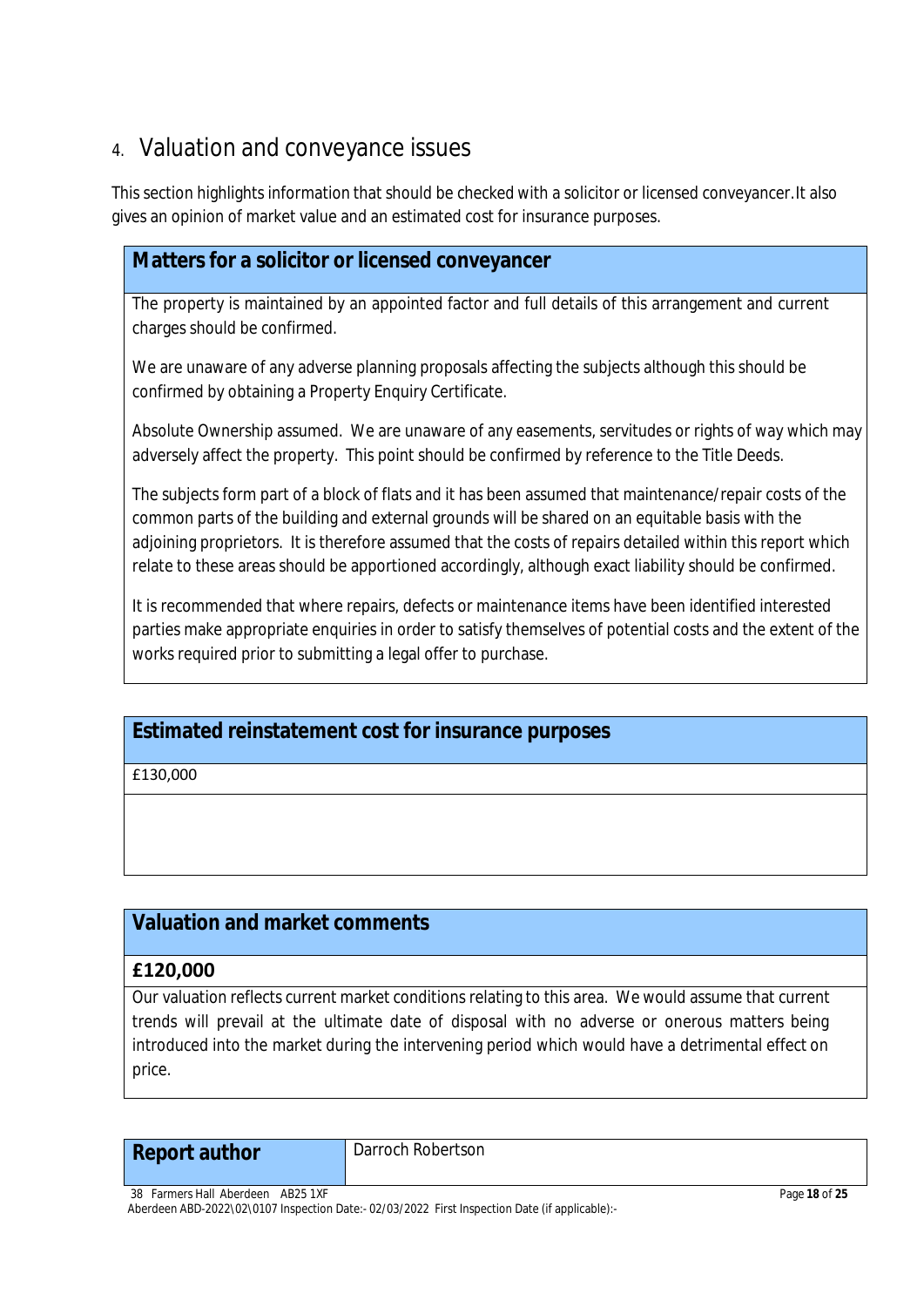| <b>Address</b> | 21 Carden Place, Aberdeen. AB10 1UQ. |
|----------------|--------------------------------------|
|                |                                      |
| Signed         |                                      |

| 74124 |                                                                                 |
|-------|---------------------------------------------------------------------------------|
|       | Darroch Robertson BSc (Hons) MRICS<br>For and on behalf of Graham + Sibbald LLP |

| Date of report | 8/3/2022 |
|----------------|----------|
|                |          |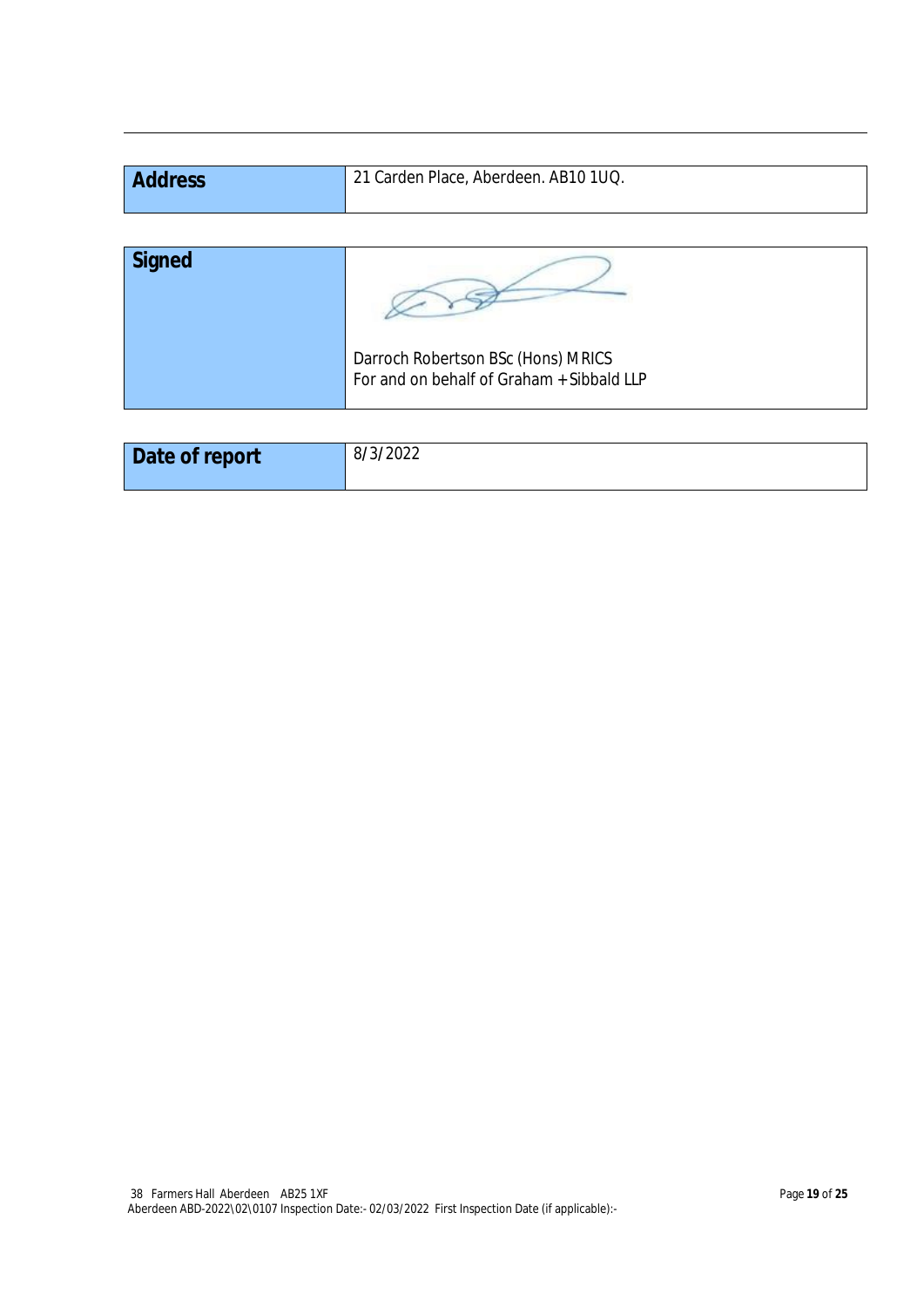## **TERMS AND CONDITIONS OF SINGLE SURVEY**

**GENERAL**

#### **1.1 The Surveyors**

The Seller has engaged the Surveyors to provide the Report and a Generic Mortgage Valuation Report for Lending Purposes. The Seller has also engaged the Surveyors to provide an Energy Report in the format prescribed by the accredited energy company.

The Surveyors are authorised to provide a transcript or retype of the Generic Mortgage Valuation Report on to Lender specific pro-forma. Transcript reports are commonly requested by brokers and lenders. The transcript report will be in the format required by the Lender but will contain the same information, inspection date and valuation figure as the Generic Mortgage Valuation Report and the Report. The Surveyors will decline any transcript request which requires the provision of information additional to the information in the Report and the Generic Mortgage Valuation Report until the Seller has conditionally accepted an offer to purchase made in writing.

Once the Seller has conditionally accepted an offer to purchase made in writing, the Lender or conveyancer may request that the Surveyors provide general comment on standard appropriate supplementary documentation. In the event of a significant amount of documentation being provided to the Surveyors, an additional fee may be incurred by the Purchaser. Any additional fee will be agreed in writing.

If information is provided to the Surveyors during the conveyancing process which materially affects the valuation stated in the Report and Generic Mortgage Valuation Report, the Surveyors reserve the right to reconsider the valuation. Where the Surveyors are required to amend the valuation in consequence of such information, they will issue an amended Report and Generic Mortgage Valuation Report to the Seller. It is the responsibility of the Seller to ensure that the amended Report and Generic Mortgage Valuation Report are transmitted to every prospective Purchaser.

The individual Surveyor will be a member of the Royal Institution of Chartered Surveyors who is competent to survey, value and report upon residential property. \*

If the Surveyors have had a previous business relationship within the past two years with the Seller or Seller's agent or relative to the Property, they will be obliged to indicate this in the adjacent box. Yes

The Surveyors have a written complaints handling procedure. This is available from the offices of the Surveyors at the address stated.

\* Which shall be in accordance with the current RICS Appraisal and Valuation Standards (The Red Book) and RICS Rules of Conduct.

#### **1.2 The Report**

The Surveyors will not provide an amended Report on the Property, except to correct factual inaccuracies.

The Report will identify the nature and source of information relied upon in its preparation.

The Surveyor shall provide a Market Value of the Property, unless the condition of the Property is such that it would be inappropriate to do so. A final decision on whether a loan will be granted rests with the Lender who may impose retentions in line with their lending criteria. The date of condition and value of the property will be the date of inspection.

Prior to the 1st of December 2008, Purchasers have normally obtained their own report from their chosen Surveyor. By contrast, a Report is instructed by the Seller and made available to all potential Purchasers in expectation that the successful Purchaser will have relied upon it. The Royal Institution of Chartered Surveyors rules require disclosure of any potential conflict of interest when acting for the Seller and the Purchaser in the same transaction. The Report may give rise to a conflict of interest and if this is of concern to any party they are advised to seek their own independent advice.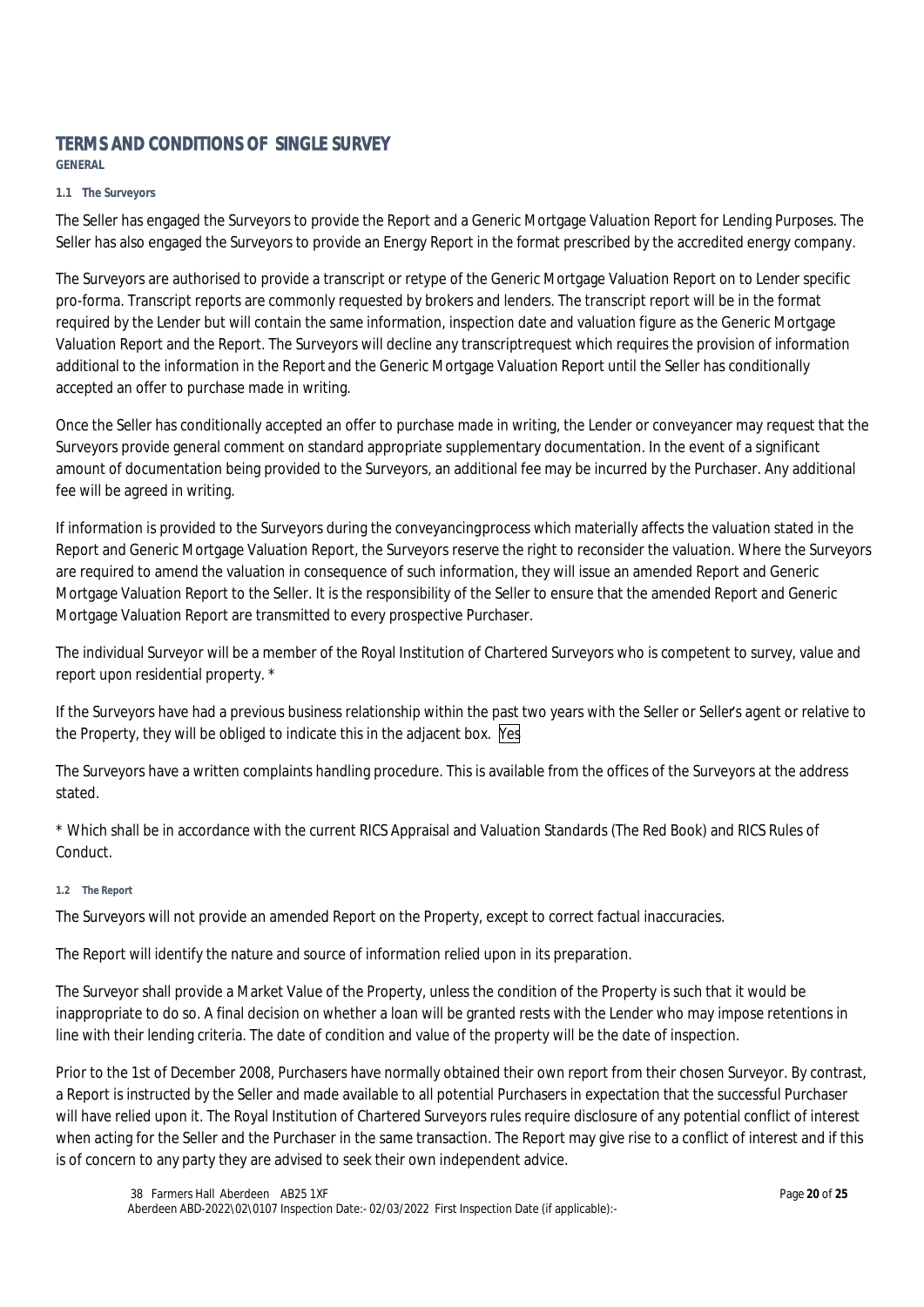The Report and any expressions or assessments in it are not intended as advice to the Seller or Purchaser or any other person in relation to an asking price or any other sales or marketing decisions.

The Report is based solely on the Property and is not to be relied upon in any manner whatsoever when considering the valuation or condition of any other property.

If certain minor matters are mentioned in the Report it should not be assumed that the Property is free of other minor defects.

Neither the whole nor any part of the Report may be published in any way, reproduced or distributed by any party other than the Seller, prospective Purchasers and the Purchaser and their respective professional advisors without the prior written consent of the Surveyors.

#### **1.3 Liability**

The Report is prepared with the skill and care reasonably to be expected of a competent residential surveyor who is a member of the Royal Institution of Chartered Surveyors.

The Report is addressed to the Seller and is prepared in the expectation that it (or a complete copy) along with these Terms and Conditions (or a complete copy) would be (or, as the case might be, would have been) disclosed and delivered to:

- the Seller;
- any person(s) noting an interest in purchasing the Property from the Seller;
- any person(s) who make(s) (or on whose behalf is made) an offer to purchase the Property, whether or not that offer is accepted by the Seller;
- the Purchaser; and
- the professional advisors of any of these.

The Surveyors acknowledge that their duty of skill and care in relation to the Report is owed to the Seller and to the Purchaser. The Surveyors accept no responsibility or liability whatsoever in relation to the Report to persons other than the Seller and the Purchaser. The Seller and Purchaser should be aware that if a Lender seeks to rely on this Report they do so at their own risk. In particular, the Surveyors accept no responsibility or liability whatsoever to any Lender in relation to the Report. Any such Lender relies upon the Report entirely at their own risk.

Graham + Sibbald's total liability to the Client (and any third party relying upon this report) under this Agreement (including liability in contract, tort (including negligence), breach of statutory duty, or otherwise) shall be limited to the lower of the following : a) 25% of the valuation or b) £250,000.

#### **1.4 Generic Mortgage Valuation Report**

The Surveyors undertake to the Seller that they will prepare a Generic Mortgage Valuation Report, which will be issued along with the Report. It is the responsibility of the Seller to ensure that the Generic Mortgage Valuation Report is provided to every potential Purchaser.

#### **1.5 Transcript Mortgage Valuation for Lending Purposes**

The Surveyors undertake that on being asked to do so by a prospective Purchaser, or his/her professional advisor or Lender, they will prepare a Transcript Mortgage Valuation Report for Lending Purposes on terms and conditions to be agreed between the Surveyors and Lender and solely for the use of the Lender and upon which the Lender may rely. The decision as to whether finance will be provided is entirely a matter for the Lender. \*\* The Transcript Mortgage Valuation Report for Lending Purposes will be prepared from information contained in the Report and the Generic Mortgage Valuation Report.

\*\* Which shall be in accordance with the current RICS Appraisal and Valuation Standards (The Red Book) and RICS Rules of Conduct.

#### **1.6 Intellectual Property**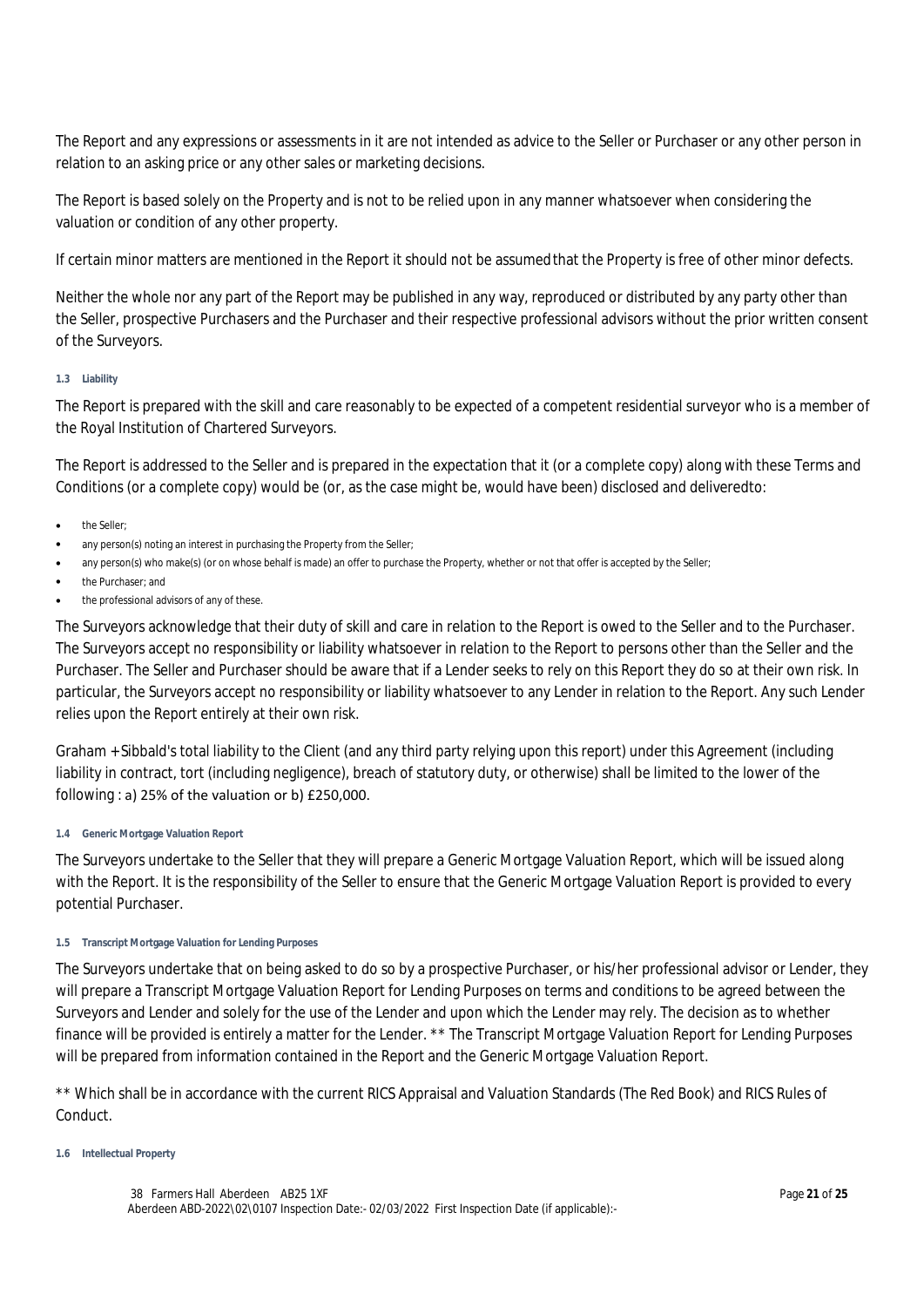All intellectual property rights whatsoever (including copyright) in and to the Report, excluding the headings and rubrics, are the exclusive property of the Surveyors and shall remain their exclusive property unless they assign the same to any other party in writing.

#### **1.7 Payment**

The Surveyors are entitled to refrain from delivering the Report to anyone until the fee and other charges for it notified to the Seller have been paid. Additional fees will be charged for subsequent inspections and Reports, including replacement home reports.

#### **1.8 Cancellation**

The Seller will be entitled to cancel the inspection by notifying the Surveyor's office at any time before the day of the inspection.

The Surveyor will be entitled not to proceed with the inspection (and will so report promptly to the Seller) if after arriving at the Property, the Surveyor concludes that it is of a type of construction of which the Surveyor has insufficient specialist knowledge to be able to provide the inspection satisfactorily. The Surveyor will also be entitled not to proceed if after arriving at the Property, the Surveyor concludes that the Property is exempt under Part 3 of The Housing (Scotland) Act 2006 as detailed in the (Prescribed Documents) Regulations 2008. If there is a potential threat to their health or personal safety, the inspection may be postponed or cancelled at the Surveyor's discretion.

In the case of cancellation or the inspection not proceeding, the Surveyor will refund any fees paid by the Seller for the inspection and Report, except for expenses reasonably incurred and any fee due in light of the following paragraph of this section.

In the case of cancellation by the Seller, for whatsoever reason, after the inspection has taken place but before a written report is issued, the Surveyor will be entitled to raise an Invoice equivalent to 80% of the agreed fee.

If our account details change, we will notify these to you by letter or face to face and never by email.

#### **1.9 Precedence**

If there is any incompatibility between these Terms and Conditions and the Report, these Terms and Conditions take precedence.

#### **1.10 Definitions**

- the "Lender" is the party who has provided or intends or proposes to provide financial assistance to the Purchaser towards the purchase of the Property and in whose favour a standard security will be granted over the Property;
- the "Transcript Mortgage Valuation Report for Lending Purposes" means a separate report, prepared by the Surveyor, prepared from information in the Report and the generic Mortgage Valuation Report, but in a style and format required by the Lender. The Transcript Mortgage Valuation Report for Lending Purposes will be prepared with the skill and care reasonably to be expected from a Surveyor who is a member of the Royal Institution of Chartered Surveyors and who is competent to survey, value and report on the Property;
- the "Generic Mortgage Valuation Report" means a separate report, prepared by the Surveyor from information in the Report but in the Surveyor's own format.
- the "Market Value" is the estimated amount for which the Property should exchange, on the date of valuation, between a willing seller and a willing buyer in an arm's length transaction after proper marketing where the parties had each acted knowledgeably, prudently and without compulsion;
- the "Property" is the property which forms the subject of the Report;
- the "Purchaser" is the person (or persons) who enters into a contract to buy the Property from the Seller;
- a "prospective Purchaser" is anyone considering buying the Property;
- the "Report" is the report, of the kind described in Part 2 of these Terms and Conditions and in the form set out in Part 1 of Schedule 1 of the Housing (Scotland) Act 2006 (Prescribed Documents) Regulations 2008;
- the "Seller" is/are the proprietor(s) of the Property;
- the "Surveyor" is the author of the Report on the Property;
- the "Surveyors" are Graham + SIbbald LLP, a limited liability partnership incorporated in Scotland (Registered Number SO307130) and having its registered office address at Seabraes House, 18 Greenmarket, Dundee, DD1 4QB, of which the Surveyor is an employee, director or member (unless the Surveyor is not an employee, director or member, when the "Surveyors" means the Surveyor) whose details are set out at the head of the Report; and

38 Farmers Hall Aberdeen AB25 1XF Aberdeen ABD-2022\02\0107 Inspection Date:- 02/03/2022 First Inspection Date (if applicable):-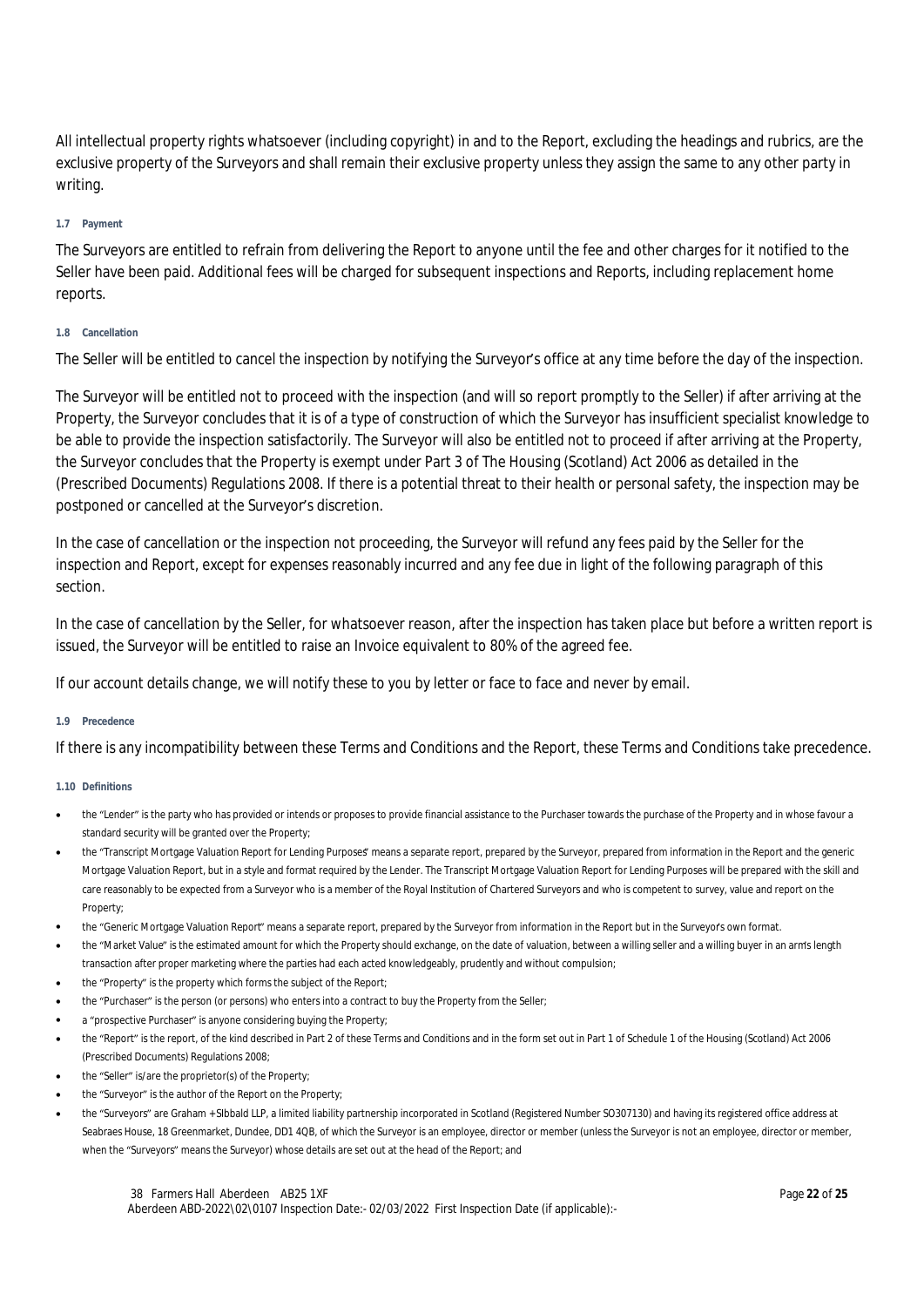- the "Energy Report" is the advice given by the accredited energy company, based on information collected by the Surveyor during the Inspection, and also includes an Energy Performance Certificate, in a Government approved format.
- "Data Protection Legislation" means the UK Data Protection Legislation and any other European Union legislation relating to personal data and all other legislation and regulatory requirements in force from time to time which apply to a party relating to the use of personal data (including, without limitation, the privacy of electronic communications).
- "UK Data Protection Legislation" means all applicable data protection and privacy legislation in force from time to time in the UK including the UK GDPR; the Data Protection Act 2018; the Privacy and Electronic Communications Directive 2002/58/EC (as updated by Directive 2009/136/EC) and the Privacy and Electronic Communications Regulations 2003 (SI 2003/2426) as amended.
- "UK GDPR" has the meaning given to it in section 3(10) (as supplemented by section 205(4)) of the Data Protection Act 2018.

#### **DESCRIPTION OF THE REPORT**

#### **2.1 The Service**

The Single Survey is a Report by an independent Surveyor, prepared in an objective way regarding the condition and value of the Property on the day of the inspection, and who is a member of the Royal Institution of Chartered Surveyors. It includes an Energy Report as required by statute and this is in the format of the accredited energy company. In addition, the Surveyor has agreed to supply a generic Mortgage Valuation Report.

#### **2.2 The Inspection**

The inspection is a general surface examination of those parts of the Property which are accessible: in other words, **visible and readily available for examination from ground and floor levels without risk of causing damage to the Property or injury to the Surveyor.**

All references to visual inspection refer to an inspection from within the Property at floor level and from ground level within the site and adjoining public areas, without the need to move any obstructions. Any references to left or right are taken facing the front of the Property.

The inspection is carried out with the Seller's permission, without causing damage to the building or contents. Furniture, stored items and insulation are not moved.

Unless identified in the Report the Surveyor will assume that no harmful or hazardous materials have been used in the construction. The presence or possible consequences of any site contamination will not be researched.

The Surveyor will not carry out an asbestos inspection, and will not be acting as an asbestos inspector in completing a Report of Property that may fall within the Control of Asbestos in the Workplace Regulations. In the case of flats it will be assumed that there is a duty holder, as defined in the Regulations and that a register of asbestos and effective management planis in place, which does not require any expenditure, or pose a significant risk to health. No enquiry of the duty holder will be made.

#### **2.3 The Report**

The Report will be prepared by the Surveyor who carried out the Property inspection and will describe various aspects of the Property as defined by the headings of the Single Survey report with the comments being general and unbiased. The report on the location, style and condition of the Property will be concise and will be restricted to matters that could have a material affect upon value and will omit items that, in the Surveyor's opinion, are not significant. If certain minor matters are mentioned, it should not be interpreted that the Property is free of any other minor defects.

Throughout the Report the following repair categories will be used to give an overall opinion of the state of repair and condition of the Property:

#### **2.3.1 Category 3:**

Urgent repairs or replacement are needed now. Failure to deal with them may cause problems to other parts of the Property or cause a safety hazard. Estimates for repairs or replacement are needed now.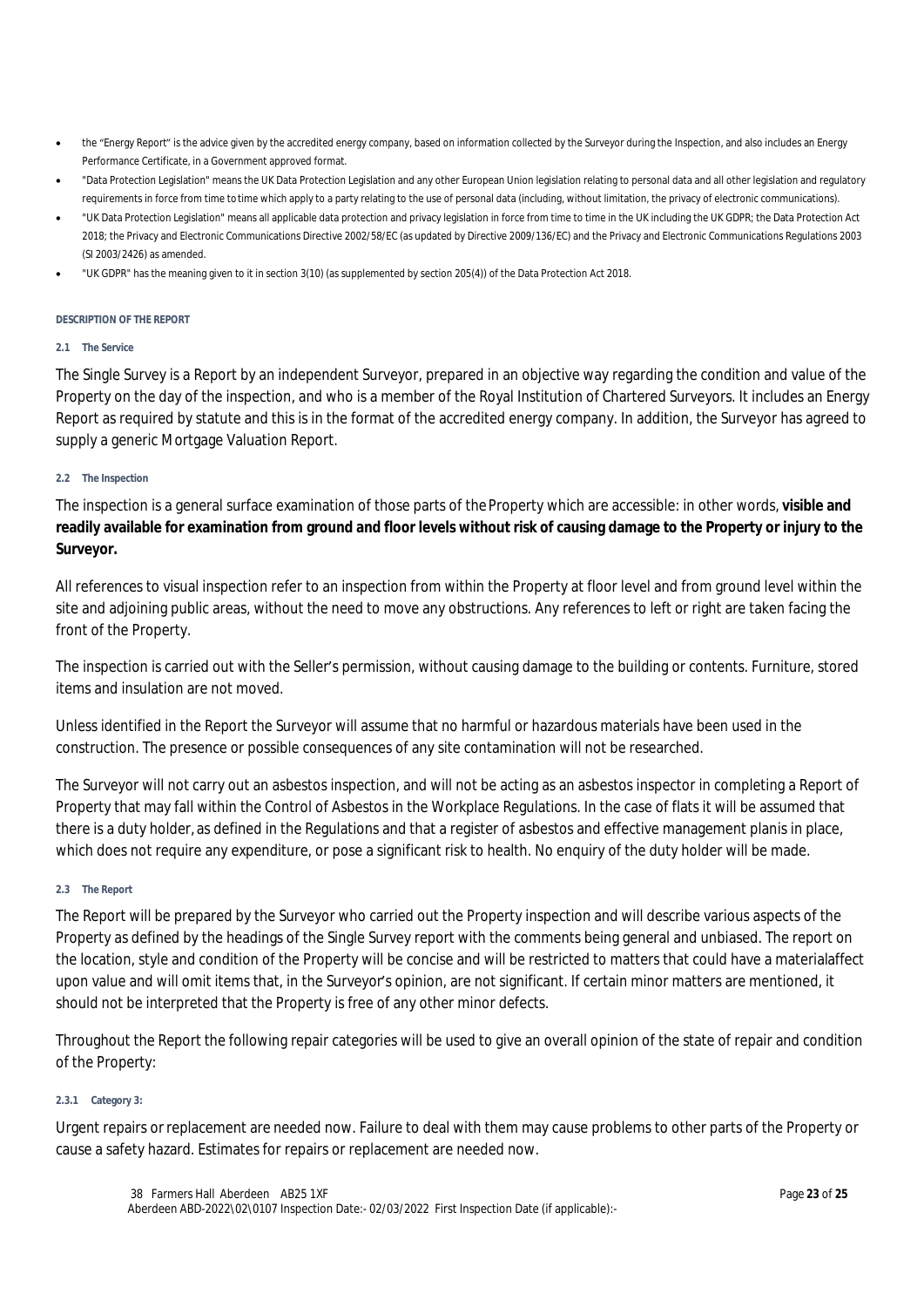#### **2.3.2 Category 2:**

Repairs or replacement requiring future attention, but estimates are still advised.

#### **2.3.3 Category 1:**

No immediate action or repair is needed.

#### **WARNING:**

If left unattended, even for a relatively short period, Category 2 repairs can rapidly developinto more serious Category 3 repairs. The existence of Category 2 or Category 3 repairs may have an adverse effect on marketability, value and the sale price ultimately achieved for the Property. This is particularly true during slow market conditions when the effect can be considerable. Parts of the Property which cannot be seen or accessed will not be reported upon and this will be stated. If the Surveyor suspects that a defect may exist within an unexposed area and which could have a material effect upon the value, he may recommend further investigation by specialist contractors.

#### **2.4 Services**

Surveyors are not equipped or qualified to test the services and therefore no comment can be interpreted as implying that the design, installation and function of the services are in accordance/compliance with regulations, safety and efficiency expectations. However, comment is made where there is cause to suspect significant defects or shortcomings with the installations. No tests are made of any services or appliances.

#### **2.5 Accessibility**

A section is included to help identify the basic information interested parties need to know to decide whether to view a Property.

#### **2.6 Energy Report**

A section is included that makes provision for an Energy Report, relative to the Property. The Surveyor will collect physical data from the Property and provide such data in a format required by an accredited Eeergy company. The Surveyor cannot of course accept liability for any advice given by the energy company.

#### **2.7 Valuation & Conveyancer Issues**

The last section of the Report contains matters considered relevant to the conveyancer (solicitor). It also contains the Surveyor's opinion both of the market value of the Property and of the re-instatement cost, as defined below.

"Market Value" **is the estimated amount for which a property should exchange on the date of valuation within a willing buyer and willing seller in an arms-length transaction after proper marketing wherein the parties have each acted knowledgably, prudently and without compulsion.** In arriving at the opinion of the Market Value the Surveyor also makes various standard assumptions covering, for example, vacant possession; tenure and other legal considerations; contamination and hazardous materials; the condition of uninspected parts; the right to use mains services; and the exclusion of curtains, carpets etc. from the valuation. In the case of flats, the following further assumptions are made that:

- There are rights of access and exit over all communal roadways, corridors, stairways etc. and to use communal grounds, parking areas, and other facilities;
- There are no particularly troublesome or unusual legal restrictions.
- There is no current dispute between the occupiers of the flats or any outstanding claims or losses; and the costs of repairs to the building are shared among the co-proprietors on an equitable basis.

Any additional assumption, or any found not to apply, is reported.

"Re-instatement cost" is an estimate for insurance purposes of the current cost of rebuilding the Property in its present form unless otherwise stated. This includes the cost of rebuilding the garage and permanent outbuildings, site clearance and professional fees, but excludes VAT (except on the fees).